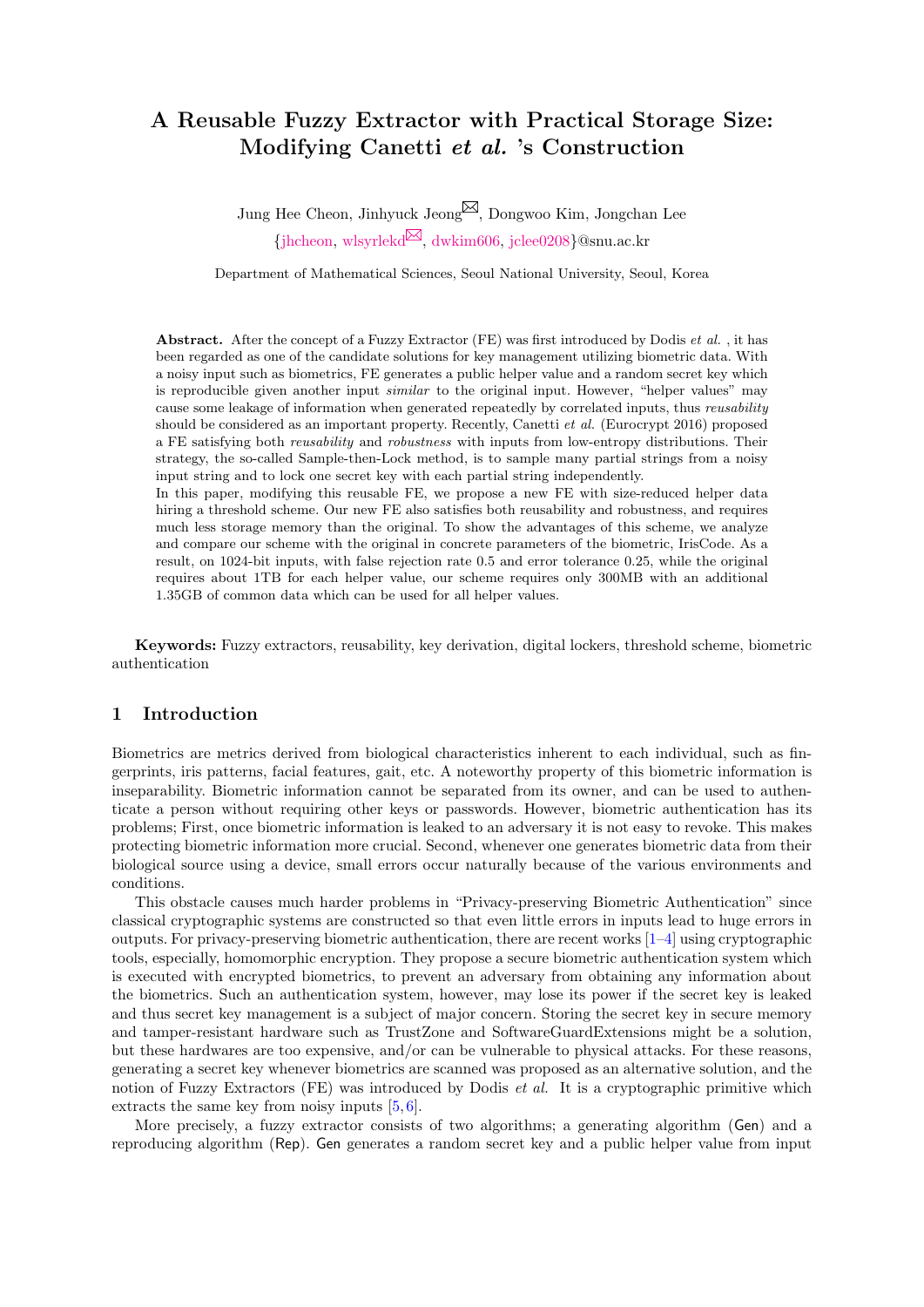biometrics. Rep reproduces the same key from the helper value and a biometric, when it is sufficiently similar to the original used in the Gen algorithm.

For the security of a FE, there are some important properties such as *robustness* and *reusability*. A fuzzy extractor is robust if an adversary cannot forge a given helper value in a way that Rep outputs a wrong key even though the input biometric is legitimate. This robustness is quite important, since in a non-robust FE, a user cannot trust the key generated by Rep, rendering the FE meaningless. On the other hand, a FE is reusable if it remains secure even if several pairs (random key, and related helper value) issued from correlated inputs are revealed to an adversary. Considering biometric authentication via FE, reusability guarantees that the authentication system is still safe for future use even if some helper values and related keys of a user have been compromised.

In [\[7\]](#page-11-2), Apon *et al.* modified the constuction of [\[8\]](#page-11-3) based on the LWE-assumption making it reusable with a common matrix for every input of Gen. Unfortunately, it fails to satisfy robustness since it is susceptible to trivial forgery. In Eurocrypt 2016, Canetti et al. proposed a reusable fuzzy extractor [\[9\]](#page-11-4). It is the first reusable robust fuzzy extractor without assumptions on correlations of multiple readings of the source, applying the sample-then-lock method with cryptographic digital lockers. It can tolerate  $\frac{cn\ln n}{k}$  errors in a given *n*-bit input allowing running time in  $n^c$  with a security parameter of at most k. However, some biometrics such as IrisCode have error linear  $(20\% \sim 30\%)$  in n.

In this paper, we point out that Canetti  $et$  al. 's fuzzy extractor is inappropriate for these cases; it requires too much storage space for the helper value. In their construction, each locker acts as an oracle to check each partial substring of the input biometric, outputting the original secret key if that substring is correct. Therefore, a smaller substring size directly leads to a decrease in the security of the fuzzy extractor. Without diminishing the size of substrings, the number of lockers should increase exponentially, leading to impractical storage requirement in cases with linear errors of input.

The main idea of our construction is to overcome this oracle by modifying the digital lockers and using shorter substrings. We also exploit a (perfect) threshold scheme to divide each locker, preserving security. More precisely, we provide m modified lockers, and each unordered  $\tau$ -pair of them is applied with a recovery algorithm of a threshold scheme for reproducing the secret key. As a result, the probability that each modified locker is unlocked successfully becomes larger under the same security, leading to a crucial decrease of storage for the helper values. Although time consumption increases as a side-effect, this trade-off is favorable because it can be relieved with parallel computing. More precisely, our contribution can be summarized as follows;

- Combining the reusable FE of [\[9\]](#page-11-4) and a threshold scheme, we propose a new size-reduced reusable fuzzy extractor satisfying robustness.<sup>[1](#page-1-0)</sup> Our construction is based on the same or weaker conditions on the biometric source distribution than Canetti et al. 's construction.
- We analyze this new FE and the original with concrete parameters focusing on the biometric IrisCode. As a result, we highly reduced the amount of storage space required. For example, when using a 1024 bit biometric with false rejection rate<sup>[2](#page-1-1)</sup> 0.5, the original requires about 6GB of each helper value for error tolerance 0.2, 1TB for 0.25, and 270TB for 0.3. On the other hand, our scheme requires only 1.6MB for 0.2, 300MB for 0.25, and 111GB for 0.3 with an additional 1.35GB of common data which is commonly used for every helper value. One can find more information in Table [1](#page-6-0) and Table [2.](#page-9-0)
- In fact, there is a trade-off between required time and storage space; approximately, a decrease by a factor of  $10<sup>3</sup>$  in storage space causes an tenfold increase in required time. We implement our scheme as a proof-of-concept with parallel computing via Cuda, and show that the trade-off can be relieved outstandingly.

Road Map. In Section 2, we provide some preliminaries for our work. In Section 3, we briefly introduce the reusable fuzzy extractor of Canetti et al. with concrete analysis. In Section 4, we give our construction of new fuzzy extractor and analysis of it.

<span id="page-1-0"></span><sup>&</sup>lt;sup>1</sup> Robustness can easily be satisfied by the random-oracle-based transform of  $[10]$  as mentioned in  $[9]$ . Thus, we only focus on the reusability in this paper.

<span id="page-1-1"></span><sup>&</sup>lt;sup>2</sup> The false rejection rate is the probability that the reproducing algorithm Rep fails to regenerate the secret value even though a legitimate input is given.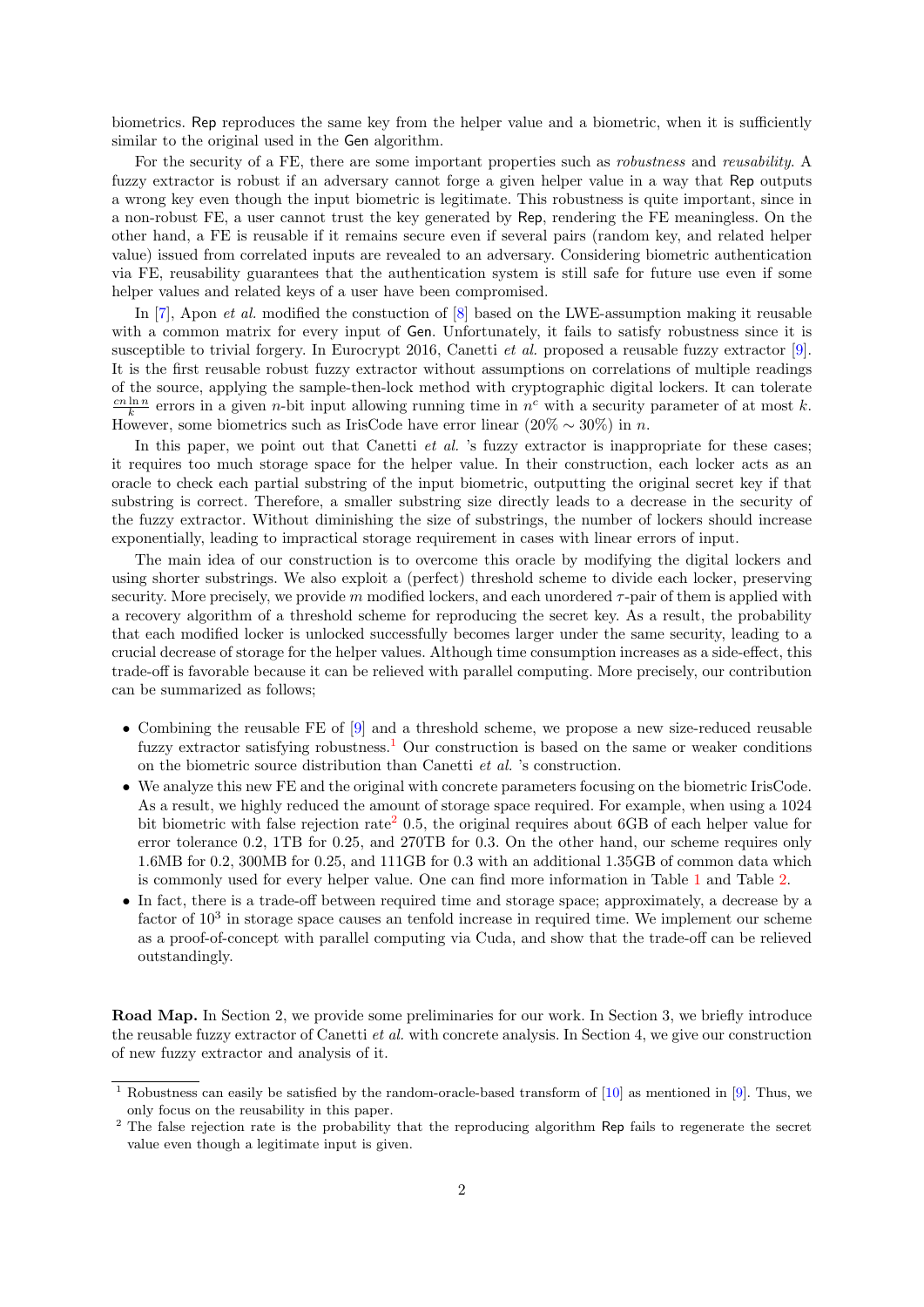## 2 Preliminaries

Through this paper, for a natural number  $a, |a|$  denotes the bit size of a. Here we mostly adhere to the notations used by Canetti et al. , for convenience.

#### 2.1 Entropy

Let  $X_i$  be a random variable over some alphabet  $\mathcal Z$  for  $i = 1, \ldots, n$ . We denote by a random variable  $X = X_1, \ldots, X_n := (X_1, \ldots, X_n)$ . The minentropy  $H_{\infty}(X)$  of X is defined as

$$
H_{\infty}(X) = -\log[\max_{x} Pr(X = x)],
$$

and the *average (conditional) minentropy*  $\tilde{H}_{\infty}(X|Y)$  of X given Y defined as

$$
\tilde{H}_{\infty}(X|Y) = -\log[\mathbb{E}_y \max_x \Pr(X = x|Y = y)].
$$

The computational distance between variables X and Y is defined by  $\delta^D(X,Y) = |\mathbb{E}[D(X)| - \mathbb{E}[D(Y)]|$ for a given distinguisher D, and for a class of distinguishers D we define  $\delta^{\mathcal{D}}(X,Y) = \max_{D \in \mathcal{D}} \delta^D(X,Y)$ . We will consider the class  $\mathcal{D}_s$  of distinguishers (circuit) of size at most s which output a single bit.

#### 2.2 Fuzzy extractor and reusability

Fuzzy extractors (FE) consist of two algorithms; Gen and Rep. Gen takes an input w such as biometric data and outputs an extracted string r and a helper value  $p \in \{0,1\}^*$ . Rep takes as input w' and p and outputs the previous r whenever  $w'$  is similar to w. In this work, we focus on computational fuzzy extractors. (For the information-theoretic notions, see [\[6\]](#page-11-1).) The formal definition of computational fuzzy extractors and their notion of security follows.

**Definition 1 (Computational Fuzzy Extractors [\[8\]](#page-11-3))** Given a metric space  $(M, \text{dis})$ , let W be a family of probability distributions over M. A pair of randomized procedures "generate" (Gen) and "reproduce" (Rep) is an  $(M, W, \kappa, t)$ -computational fuzzy extractor that is  $(\varepsilon_{sec}, s_{sec})$ -hard with error  $\delta$  if Gen and Rep satisfy the following properties:

- The generate procedure Gen on input  $w \in \mathcal{M}$  outputs an extracted string  $r \in \{0,1\}^{\kappa}$  and a helper string  $p \in \{0,1\}^*$ .
- − Correctness The reproduction procedure Rep takes an element  $w' \in \mathcal{M}$  and a bit string  $p \in \{0,1\}^*$ as inputs. The correctness property guarantees that if  $dis(w, w') \leq t$  and  $(r, p) \leftarrow Gen(w)$ , then  $Pr[Rep(w', p) = r] \ge 1 - \delta$  where the probability is over the randomness of (Gen, Rep).
- **Security** For any distribution  $W \in \mathcal{W}$ , the string r is pseudorandom conditioned on p, that is  $\delta^{D_{s,ec}}((R,P),(U_{\kappa},P)) \leq \varepsilon_{sec}.$

Fuller *et al.* proposed a computational fuzzy extractor based on the Learning with Error (LWE) problem [\[8\]](#page-11-3). However, their construction does not satisfy robustness and reusability, which mean the security against an adversary forging a given helper value while avoiding detection,<sup>[3](#page-2-0)</sup> and the security of a reissued pair  $(r, p) \leftarrow$  Gen $(w)$  when an adversary has extorted some pairs  $(r_i, p_i) \leftarrow$  Gen $(w_i)$  for correlated  $w$  and  $w_i$ 's, respectively.

The formal definition of a reusable fuzzy extractor is as follows:

**Definition 2 (Reusable Fuzzy Extractor [\[9\]](#page-11-4))** Let W be a family of distributions over M. Let (Gen, Rep) be a  $(M, W, \kappa, t)$ -computational fuzzy extractor that is  $(\varepsilon_{sec}, s_{sec})$ -hard with error  $\delta$ . Let  $(W^1, W^2, \ldots, W^{\rho})$ be ρ correlated random variables such that each  $W^j \in \mathcal{W}$ . Let D be an adversary. Define the following qame for all  $j = 1, \ldots, \rho$ :

- **Sampling** The challenger samples  $w^j \leftarrow W^j$  and  $u \leftarrow \{0,1\}^{\kappa}$ .

- Generation The challenger computes  $(r^j, p^j) \leftarrow \textsf{Gen}(w^j)$ .

<span id="page-2-0"></span> $3$  We refers the formal definition of robustness to [\[11\]](#page-11-6).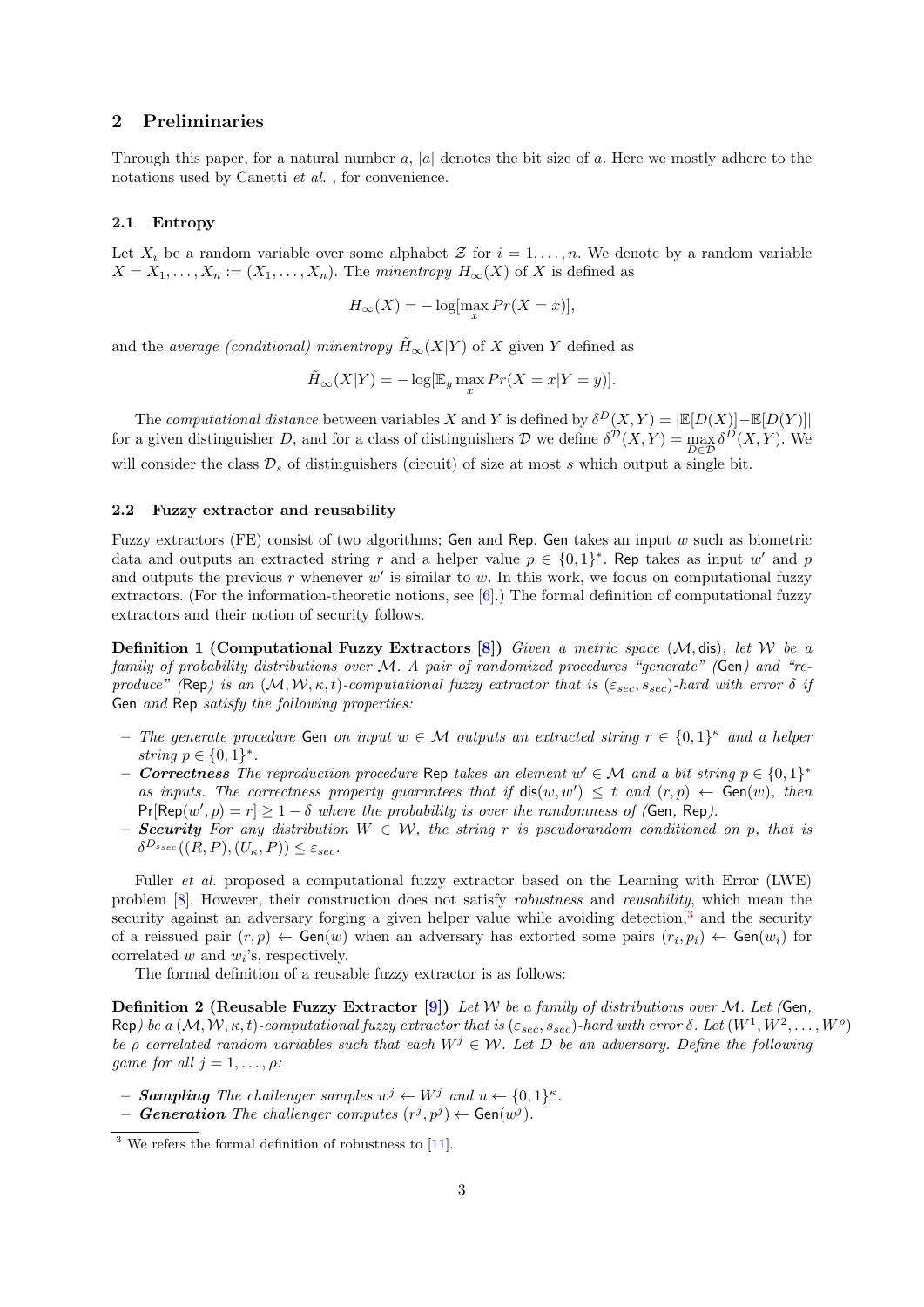$-$  **Distinguishing** The advantage of D is

$$
Adv(D) := \Pr[D(r^1, \dots, r^{j-1}, r^j, r^{j+1}, \dots, r^{\rho}, p^1, \dots, p^{\rho}) = 1] \\
\quad - \Pr[D(r^1, \dots, r^{j-1}, u, r^{j+1}, \dots, r^{\rho}, p^1, \dots, p^{\rho}) = 1].
$$

(Gen, Rep) is  $(\rho, \varepsilon_{sec}, s_{sec})$ -reusable if for all  $D \in \mathcal{D}_{s_{sec}}$  and for all  $j = 1, \ldots, \rho$ , the advantage is at most  $\varepsilon_{sec}$ .

The first reusable fuzzy extractor without assumptions about the correlations on multiple readings of the source is proposed by Canetti et al. in Eurocrypt 2016 using the digital lockers with sample-then-lock construction [\[9\]](#page-11-4). We analyze this scheme with concrete parameters focusing on the biometric IrisCode. It requires too much storage space to tolerate up to 20% or more errors in 1024-bit iris code. To overcome this problem, we propose a modified FE exploiting threshold scheme, which satisfies both robustness and reusability. More details including Canetti et al. 's construction and analysis of it are in Section [3.](#page-4-0) Construction of our new fuzzy extractor is in Section [4.](#page-6-1)

On the other hand, recently, another reusable fuzzy extractor has been proposed by [\[7\]](#page-11-2) adapting the LWE-based FE [\[8\]](#page-11-3). They presented a generic technique for converting any weakly reusable FE to a strongly reusable one in the random-oracle model, and made a (strongly) reusable FE by modifying the original LWE-based FE into a weakly reusable one. Furthermore, they provided a construction of a strongly reusable FE based on the LWE assumption, not relying on the random oracles. However, it does not satisfy robustness. On the contrary, Canetti *et al.* [\[9\]](#page-11-4)'s constructions can easily be made robust by the random-oracle-based transform of [\[10\]](#page-11-5), and so can our modification.

#### 2.3  $(\tau, m)$ -threshold scheme

The  $(\tau, m)$ -threshold scheme is a secret sharing scheme with participants m and threshold  $\tau$ . It consists of a Distribution Algorithm  $\mathsf{DA}_{\tau,m}$  and a Recovery Algorithm  $\mathsf{RA}_{\tau,m}$ .  $\mathsf{DA}_{\tau,m}$  takes a secret s, and divides it into m shares which are distributed to each participant.  $\mathsf{RA}_{\tau,m}$  takes  $\tau$  inputs, and outputs the original secret s only if each  $\tau$  input is the corresponding share generated by  $\mathsf{DA}_{\tau,m}(s)$ . For the security of this threshold scheme, an adversary with less than  $\tau$  shares should not be able to obtain any information about the secret.

The basic idea of a secret sharing scheme was introduced by Shamir and Blakely independently [\[12,](#page-11-7)[13\]](#page-11-8). Shamir's scheme is based on polynomial interpolation, and it requires heavy computation for  $\mathsf{DA}_{\tau,m}$  and  $RA_{\tau,m}$  due to the employment of a  $\tau$ -degree polynomial. To reduce computational costs, a new secret sharing scheme using just EXCLUSIVE-OR (XOR) operations was proposed for special cases, such as  $(2, 3), (2, m), (3, m)$ -threshold schemes by Ishizu *et al.*, Fujii *et al.*, Kuihara *et al.*, respectively [\[14–](#page-11-9)[16\]](#page-11-10). Finally, Kurihara *et al.* proposed a  $(\tau, m)$ -threshold scheme [\[17\]](#page-11-11) generalizing previous schemes.

**Perfect**  $(\tau, m)$ -threshold scheme. In the  $(\tau, m)$ -threshold scheme, leakage of information about the secret can be measured by entropy. Let  $H(X)$  denote the Shannon entropy of a random variable X. Let  $s \in S$  and  $s_i \in S_i$  be a secret and a share respectively, and S,  $S_i$  be the random variables of secrets and shares, respectively.

A  $(\tau, m)$ -secret sharing scheme is *perfect* if

$$
H(S|S_I) = \begin{cases} 0 & \text{if } I \text{ contains } k \text{ or more elements} \\ H(S) & \text{otherwise} \end{cases}
$$

where  $I = \{i_1, i_2, \ldots, i_j\} \subseteq \{1, 2, \ldots, N\}$ , and  $S_I = S_{i_1} S_{i_2} \ldots S_{i_j} := (S_{i_1}, S_{i_2}, \ldots, S_{i_j})$ .

Kurihara et al. 's  $(\tau, m)$ -threshold scheme [\[17\]](#page-11-11). In fact, our scheme can be instantiated with any perfect secret sharing scheme. For the clarity of description and the concrete parameter comparison with Canetti *et al.*, we utilize Kurihara *et al.* 's  $(\tau, m)$ -threshold scheme [\[17\]](#page-11-11). As far as we know, it is one of the most efficient  $(\tau, m)$ -threshold schemes which are *perfect*. From now on,  $(\tau, m)$ -threshold scheme refers to Kurihara et al. 's  $(\tau, m)$ -threshold scheme. In the following, we list some properties of  $DA_{\tau,m}$ and  $\mathsf{RA}_{\tau,m}$  of Kurihara *et al.* 's scheme used in this paper.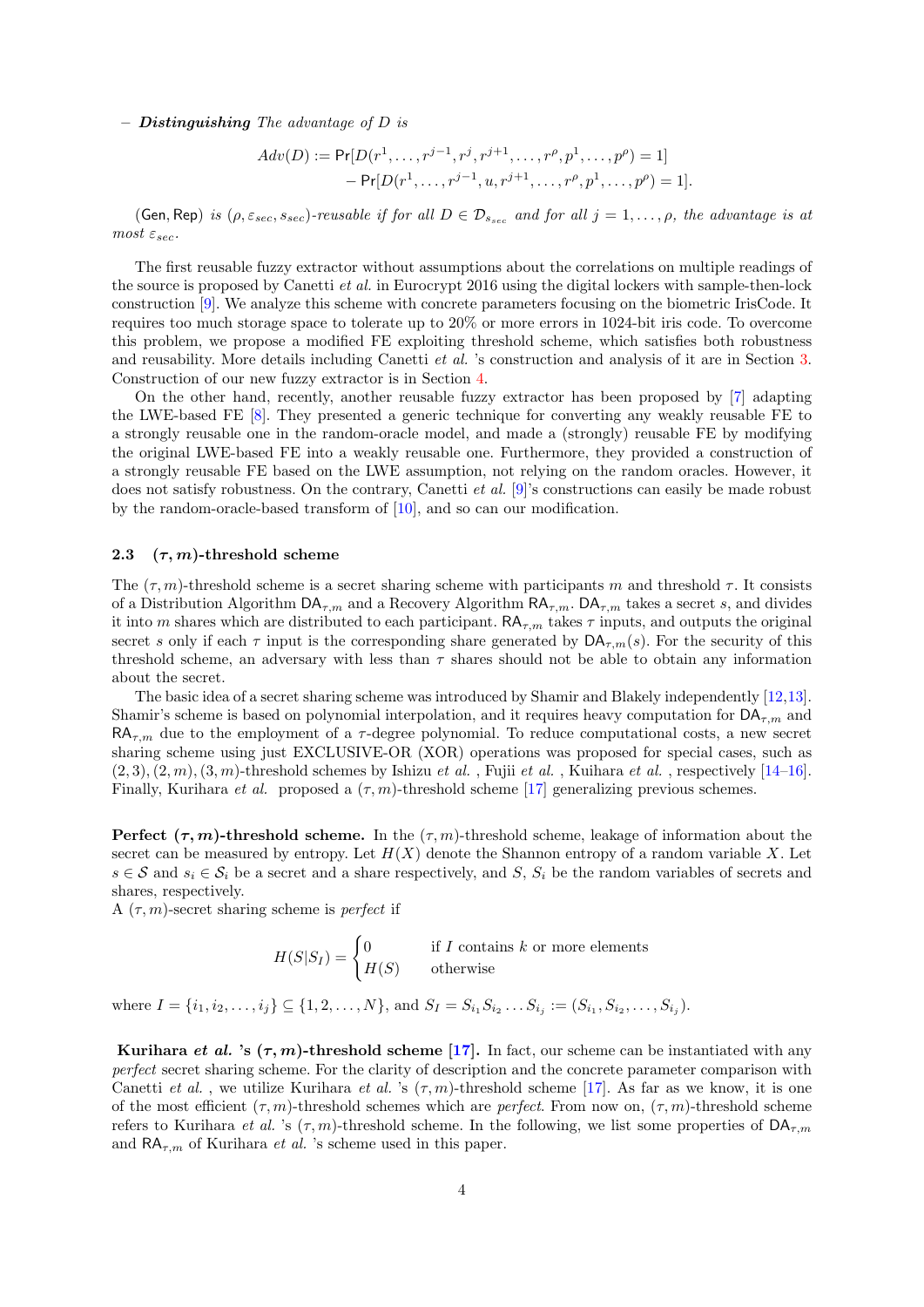- 1.  $DA_{\tau,m}$  can only be constructed for a prime m. For a general m, one can take a prime  $m_p$  larger than m, run  $\mathsf{DA}_{\tau,m_p}$ , and discard the surplus shares.
- 2. For a fixed  $D \in \mathbb{Z}_{>0}$ , and an input secret  $s \in \{0,1\}^{D(m_p-1)}$ ,  $\mathsf{DA}_{\tau,m}(s)$  outputs  $s_i \in \{0,1\}^{D(m_p-1)}$ for  $i = 1, 2, ..., m_p$ .
- 3. RA<sub> $\tau$ ,m</sub> takes as input  $\tau$  shares of secrets, and outputs s if all  $\tau$  inputs are correct shares. For a set  $S' = \{s'_1, \ldots, s'_{\tau}\}\$ , we denote  $\mathsf{RA}_{\tau,m}(S') := \mathsf{RA}_{\tau,m}(s'_1, \ldots, s'_{\tau})\$ .
- 4.  $DA_{\tau,m}$  requires at most  $\tau Dm_p(m_p-1)$  XOR operations.
- 5. Each RA<sub> $\tau$ ,m</sub> requires at most  $\tau Dm_p(m_p-1)$  XOR operations given  $D(m_p-1)$  by  $\tau D(m_p-1)$  binary matrices. (Each of which can be generated by  $O(\tau^3 m_p^3)$  bitwise XOR operations).

## <span id="page-4-0"></span>3 Canetti et al. 's Reusable Fuzzy Extractor

As mentioned before, Canetti et al. proposed a reusable fuzzy extractor using digital lockers and samplethen-lock construction. In this section, we review their construction and give an analysis on concrete parameters focusing on the case when the input biometric is IrisCode.

## 3.1 Sources with  $\alpha$ -entropy k-samples

As in the Canetti et al. 's construction [\[9\]](#page-11-4), we assume that the source  $W = W_1 W_2 \dots W_n$ , consisting of strings of length n over some alphabet  $\mathcal Z$  is a source with  $\alpha$ -entropy k-samples, i.e.,  $\tilde H_\infty(W_{j_1}W_{j_2}\ldots W_{j_k}|j_1,j_2,\ldots j_k)\geq 0$  $\alpha$  for k uniformly random indices  $1 \leq j_1, j_2, \ldots, j_k \leq n$ .

#### 3.2 Digital lockers

A digital locker is a kind of symmetric encryption scheme which is secure even if many correlated keys have already been used before [\[18\]](#page-11-12). It is composed of two algorithms; lock, and unlock. The lock algorithm encrypts val (a value) with key (a key), and outputs lock(key, val). The unlock algorithm decrypts  $lock(key, val)$  with given key', outputs val if key = key', and aborts  $(\perp)$  otherwise. The digital locker can be instantiated as  $lock(key,val) = (none, H(none, key) \oplus (val||0<sup>s</sup>))$  where nonce is a nonce,  $\parallel$  denotes concatenation, and s is a security parameter. unlock is instantiated by XORing( $\oplus$ )  $H$ (nonce, key') with  $lock(key, val)$ . H can be a random oracle [\[19\]](#page-11-13), or a cryptographic hash function with specific properties [\[20\]](#page-11-14). Note that nonce is usually different for each lock, and by hashing it with key, the correlation between keys disappears. For the following definition of digital lockers, let idealUnlock(key, val) be the oracle that returns val when given key, and ⊥ otherwise.

<span id="page-4-1"></span>**Definition 3 (Digital locker)** The pair of algorithms (lock, unlock) with security parameter  $\lambda$  is an  $\ell$ -composable secure digital locker with error  $\gamma$  if the following holds:

- Correctness For all key and val, Pr[unlock(key, lock(key, val)) = val $\geq 1 \gamma$ . Furthermore, for any key'  $\neq$  key, Pr[unlock(key', lock(key, val)) = $\bot$ ]  $\geq 1 - \gamma$ .
- **Security** For every PPT adversary A and every positive polynomial p, there exists a (possibly inefficient) simulator S and a polynomial  $q(\lambda)$  such that for any sufficiently large s, any polynomial-long sequence of values  $(\text{val}_i, \text{key}_i)$  for  $i = 1, ..., \ell$ , and any auxiliary input  $z \in \{0, 1\}^*$ ,

$$
\left|\Pr\left[A\left(z,\left\{\mathsf{lock}\left(\mathsf{key}_i,\mathsf{val}_i\right)\right\}_{i=1}^\ell\right)=1\right]-\Pr\left[S\left(z,\left\{\left|\mathsf{key}_i\right|,\left|\mathsf{val}_i\right|\right\}_{i=1}^\ell\right)=1\right]\right|\leq\frac{1}{p(\mathsf{s})}
$$

where S is allowed  $q(\lambda)$  oracle queries to the oracles {idealUnlock(key<sub>i</sub>, val<sub>i</sub>)} ${}_{i=1}^{\ell}$ .

#### 3.3 Description

The main idea of Canetti *et al.* 's scheme [\[9\]](#page-11-4) is that a random string  $r \in \{0,1\}^{\kappa}$  is locked multiple times by some substrings  $v_1, \ldots, v_\ell$  of an input string w and thus each locked value can be unlocked only with  $v_1, \ldots, v_\ell$ , respectively. To reproduce the same r, one must extract substrings  $v'_1, \ldots, v'_\ell$  corresponding to  $v_1, \ldots, v_\ell$ , at least one of which must be identical to its counterpart, and proceed to unlock with those substrings.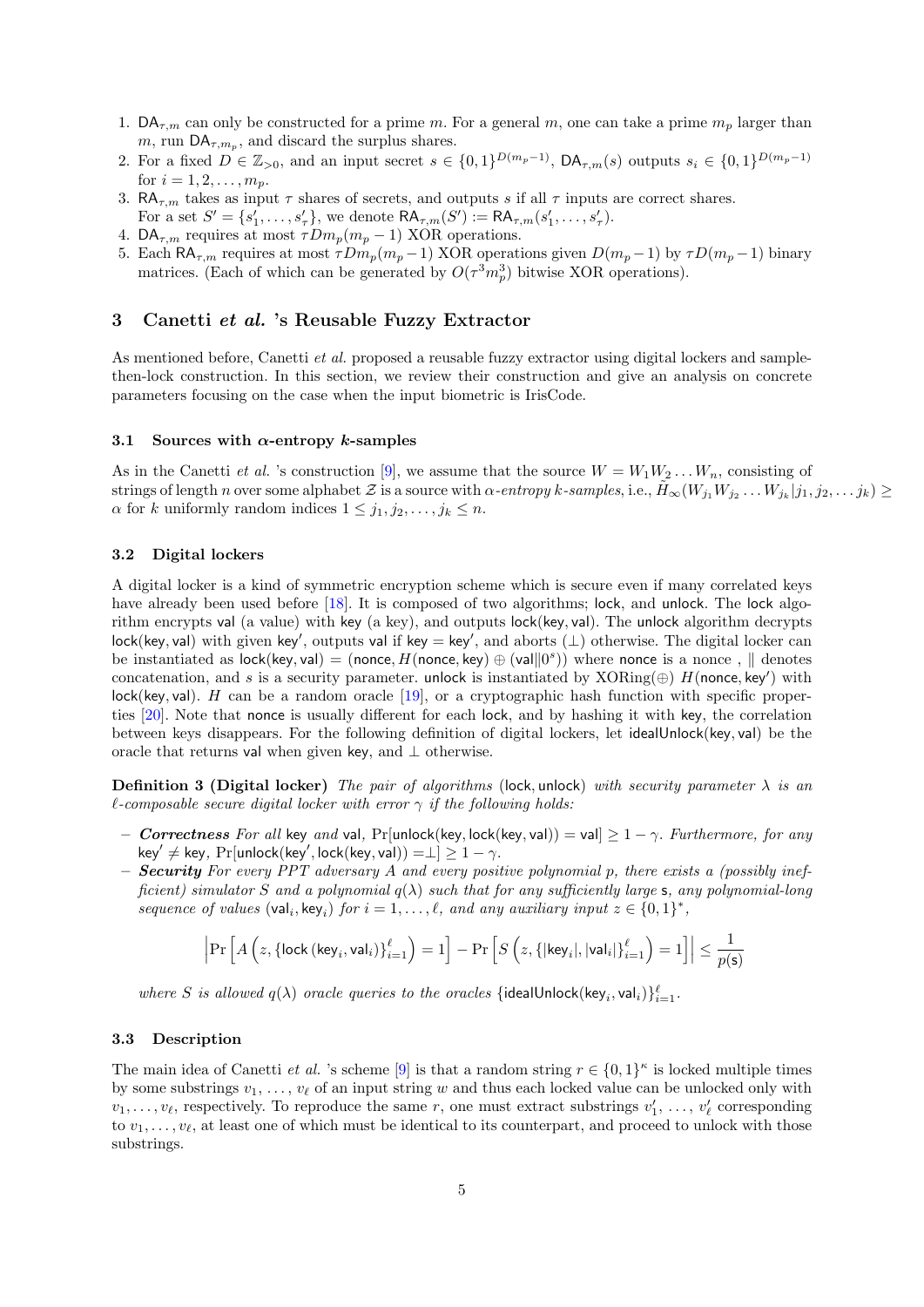**Construction(Sample-then-Lock, [\[9\]](#page-11-4)).** Let  $\mathcal{M} = \{0, 1\}^n$  be an input space and  $w = w_1 \dots w_n \in \mathcal{M}$ , where  $w_i \in \{0, 1\}$ . Let  $\ell$  be a positive integer and let (lock, unlock) be an  $\ell$ -composable secure digital locker with error  $\gamma$ . To recover the random value r in Rep, information on how the substrings are generated should be stored. Thus a helper value p containing the indices of the bits of  $w = w_1 \dots w_n$  which are used for each substring is generated along with  $r$  in Gen. The algorithms are in the next table.

Algorithm 1: Gen and Rep of Canetti et al.'s Reusable Fuzzzy Extractor

| Gen                                                           | $ {\sf Rep}$                                                                                           |
|---------------------------------------------------------------|--------------------------------------------------------------------------------------------------------|
| <b>Input:</b> $w = w_1 \dots w_n$                             | <b>Input:</b> $w' = w'_1 \dots w'_n, p = p_1 \dots p_\ell$                                             |
| 1. Sample $r \stackrel{\$}{\leftarrow} \{0,1\}^{\kappa}$      |                                                                                                        |
| 2. For $i=1,\ldots,\ell$                                      | 1. For $i=1,\ldots,\ell$                                                                               |
| (i) Uniformly choose $j_{i,m} \xleftarrow{\$} \{1,\ldots,n\}$ | (i) Parse $p_i$ as $c_i, (j_{i,1},,j_{i,k})$<br>(ii) $v'_i \leftarrow w'_{j_{i,1}} \dots w'_{j_{i,k}}$ |
| for each $1 \leq m \leq k$                                    |                                                                                                        |
| (ii) $v_i \leftarrow w_{j_{i,1}} \dots w_{j_{i,k}}$           | (iii) $r_i \leftarrow \text{unlock}(v'_i, c)$                                                          |
| (iii) $c_i \leftarrow \textsf{lock}(v_i, r)$                  | If $r_i \neq \perp$ , then output $r_i$ .                                                              |
| (iv) $p_i \leftarrow c_i, (j_{i,1}, \ldots, j_{i,k})$         |                                                                                                        |
| 3. Output $(r, p)$ where $p = p_1 \dots p_\ell$               | $ 2.$ Output $\perp$                                                                                   |

## <span id="page-5-3"></span>3.4 Analysis on concrete parameters

In this subsection, we give an analysis of Canetti *et al.* 's fuzzy extractor with concrete parameters with IrisCode as the input biometric. To make the False Rejection Rate (FRR) less than  $\delta$ , it requires the following condition:

$$
\left(1 - \left(1 - \frac{t}{n}\right)^k\right)^{\ell} + \ell \cdot \gamma \le \delta.
$$

Using the approximation  $e^x \approx 1 + x$ , they suggested parameter conditions  $\ell \cdot \gamma \leq \delta/2$ ,  $tk = cn \log n$ , and  $\ell \approx n^c \log \frac{2}{\delta}$  for some constant c. Note that under these parameter conditions, we have  $\left(1-\left(1-\frac{t}{n}\right)^k\right)^{\ell} \approx$  $(1 - e^{-\frac{tk}{n}})^{\ell} \approx \exp(-\ell e^{-\frac{tk}{n}}) \approx \delta/2$  where e is the natural constant.

However, if  $lock(key,val) = (none, H(none, key) \oplus val||0<sup>s</sup>)$  where H is a hash function, we can set better parameters since  $\gamma = 2^{-s}$  is small enough. In our parameter setting, we set  $\delta = 1/2$ ,  $\kappa = 128$ , and use SHA2<sup>[4](#page-5-0)</sup> with 224-bit output as an instantiation of H. Then,  $\mathsf{lock}(v_i, r)$  has an error rate  $\gamma \approx 2^{128-224}$  $2^{-96}$ , and  $\ell \cdot \gamma$  is negligible. Therefore, we set parameters so that the first term of the above condition is slightly smaller than  $\delta = 1/2$ , instead of  $\delta/2$ . Now, we have  $\left(1 - \left(1 - \frac{t}{n}\right)^k\right)^{\ell} \approx \exp(-\ell e^{-\frac{tk}{n}}) \lesssim \delta$  from  $\ell \approx n^c \log \frac{1}{\delta} = e^{\frac{tk}{n}}$  and  $tk = cn \log n$ .<sup>[5](#page-5-1)</sup>

**Error tolerance.** Many researches have indicated that the Threshold Hamming Distance  $T := \frac{t}{n}$  of IrisCode should lie between 20% and 35% [\[21–](#page-11-15)[23\]](#page-11-16). According to this, we set  $T = 0.2, 0.25, 0.3, 0.35$ .

Security. With the helper value  $p$ , an adversary without biometric information can run a brute force attack on digital locker  $\mathsf{lock}(v_i, r)$  with an exhaustive search for  $v_i$  which is a partial biometric of a user. Therefore,  $k = |v_i|$  must be larger than at least the security parameter  $\lambda$ . We set  $k = \lambda = 80$ .<sup>[6](#page-5-2)</sup>

**Iteration number.** Given  $T = t/n$ , k, and  $\delta = 0.5$ , we set iteration number  $\ell \approx e^{\frac{tk}{n}}$  so that the false rejection rate is smaller than 0.5.

- <span id="page-5-0"></span><sup>4</sup> One can also use SHA3 or other hash functions.
- <span id="page-5-1"></span><sup>5</sup> We take  $\delta = 1/2$  for convenience. One can achieve  $\delta = 1/2^b$  increasing  $\ell$  to b $\ell$ .
- <span id="page-5-2"></span><sup>6</sup> In fact, we should take into account the min-entropy of the partial biometric, but we will assume that the min-entropy is  $k$  for simplicity.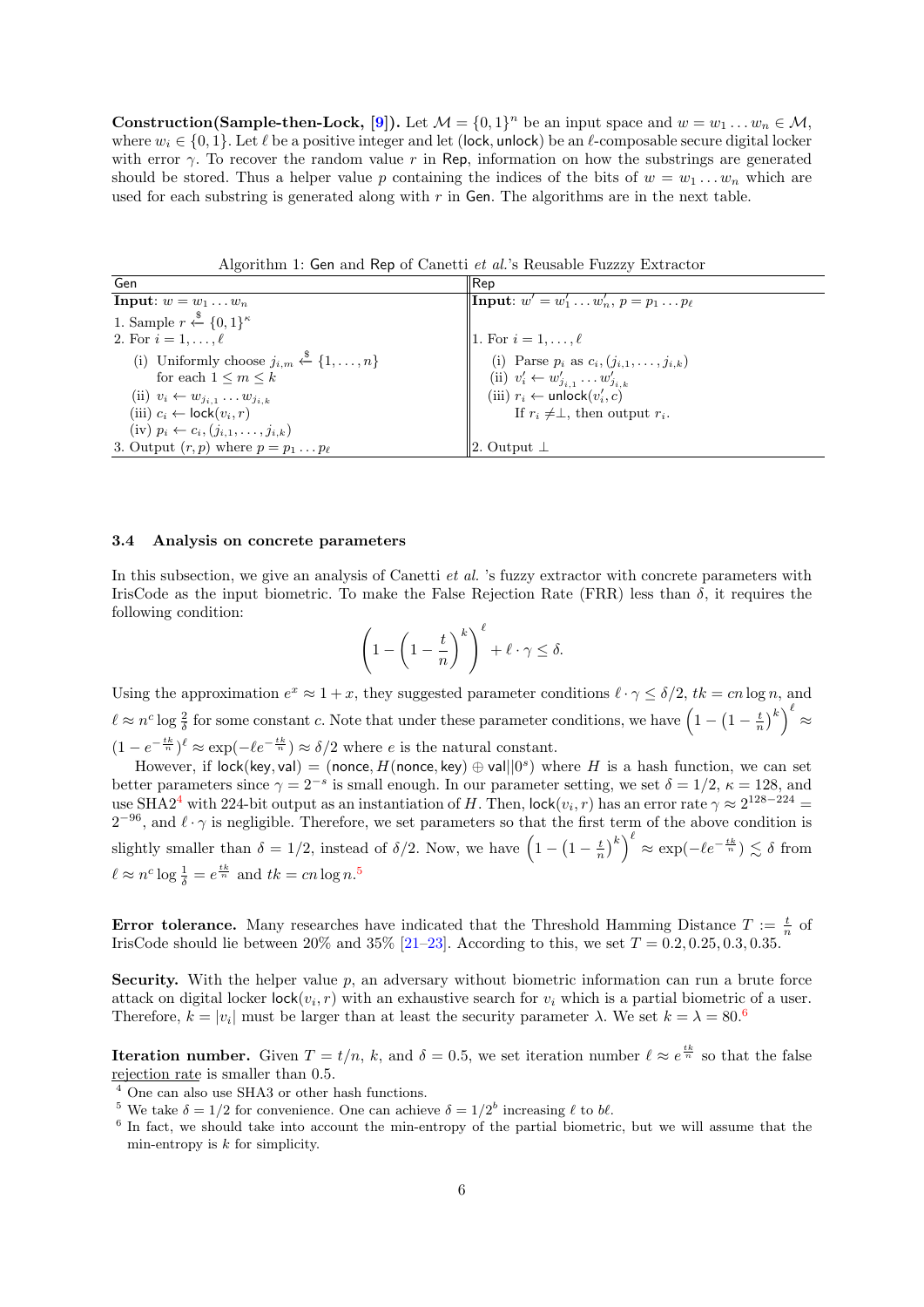Storage space. The helper value p consists of two parts; indices and locks for each iteration. The indices for each iteration represent k among n bit positions of the biometric, and requires  $(k \log n)$ -bits of storage space. On the other hand, since we use SHA2-224,  $|r| = \kappa = 128$ ,  $k = 80$ , and the output size of hash function is 224 bits. We set the nonce for the hash input to 144 bits<sup>[7](#page-6-2)</sup>. As we need  $\ell$  iterations, the total storage space for lockers is  $\ell \cdot (k \log n + 368)$  bits.

Time consumption. To measure actual time consumption, we implemented Canetti et al. 's reusable fuzzy extractor as a  $C_{++}$  program. We used  $g_{++}$  5.4.0 to compile  $C_{++}$  source codes under the  $C_{++}$  11 standard and ran them on a GNU/Linux ubuntu  $4.4.0$ -62-generic machine that has a Intel(R) Xeon(R) E5-2620 v4 2.10GHz CPU with a 64GB RAM and a x86 64 architecture. We measured the average time for 1 unlock under various sets of parameters, and obtained results as displayed in the table below.

|                  |       |      | Security Biometric Error Tolerance Iterations Storage space (Byte) Rep |  |              |                  |                                              |
|------------------|-------|------|------------------------------------------------------------------------|--|--------------|------------------|----------------------------------------------|
| $\boldsymbol{k}$ | $\,n$ | T    | $\ell^-$                                                               |  | index   lock |                  | Total $ \text{Time}(\text{unlock}) (\mu s) $ |
| 80               | 512   | 0.20 | $4.41 \times 10^7$ 3.97G 2.03G 6.00G                                   |  |              |                  | 12.6                                         |
| 80               | 512   | 0.25 | $6.85 \times 10^9$ 617G 315G                                           |  |              | $932 \mathbf{G}$ | 12.6                                         |
| 80               | 512   | 0.30 | $1.87 \times 10^{12}   168T   86.0T  $                                 |  |              | $254\mathrm{T}$  | 12.6                                         |
| 80               | 512   | 0.35 | $7.79 \times 10^{14}   70.1P   35.8P  $                                |  |              | $106P$           | 12.6                                         |
| 80               | 1024  | 0.20 | $4.00 \times 10^7$ 4.00G 1.84G 5.84G                                   |  |              |                  | 13.9                                         |
| 80               | 1024  | 0.25 | $6.85 \times 10^9$ 685G 315G                                           |  |              | 1T               | 13.9                                         |
| 80               | 1024  | 0.30 | $1.87 \times 10^{12}   187 \text{T}   86.0 \text{T}  $                 |  |              | 273T             | 13.9                                         |
| 80               | 1024  | 0.35 | $6.90 \times 10^{14}   69.0P   31.8P  $                                |  |              | 101P             | 13.9                                         |
| 80               | 2048  | 0.20 | $4.00 \times 10^7$ 4.40G 1.84G                                         |  |              | 6.24G            | 15.5                                         |
| 80               | 2048  | 0.25 | $6.85 \times 10^9$ 754G 315G                                           |  |              | $1.07\mathrm{T}$ | 15.5                                         |
| 80               | 2048  | 0.30 | $1.77 \times 10^{12}   194T   81.3T   276T$                            |  |              |                  | 15.5                                         |
| 80               | 2048  | 0.35 | $ 6.50 \times 10^{14}  71.5P  29.9P $                                  |  |              | 101P             | 15.5                                         |

<span id="page-6-0"></span>Table 1: Security, storage space and time consumption with  $\delta = 1/2$ ,  $\kappa = 128$ , SHA2-224.

In Table [1,](#page-6-0) we present security, storage space, and time required for each unlock with concrete pa-rameters.<sup>[8](#page-6-3)</sup> The maximum required time of Rep is  $\ell \times$  Time(unlock). As fully carrying out all  $\ell$  iterations of Rep is unfeasible for most parameter sets due to the large storage space requirements, we ran Rep for a much smaller number of iterations and computed the average running time for each single iteration of Rep and measured the storage memory theoretically.

The form of digital lockers are the same for all cases, and time for unlock changes little by input size. Note that the iteration  $\ell$  and Storage space highly (exponentially) depends on T, but not on n.

## <span id="page-6-1"></span>4 Our Construction and Analysis

Note that, in Canetti *et al.* 's scheme,  $tk = cn \log n$  and  $l \approx n^c \log \frac{2}{\delta}$  give large  $\ell$  values, leading to large storage space for  $T \in [0.2, 0.35]$ . One easy strategy for reducing memory requirements is reducing k. However, a smaller k value implies less security, since an adversary can easily unlock  $|$ ock $|$ (key, val) if  $k = |\text{key}|$  is small.

We solve this problem by preventing adversaries from checking their guesses on each individual lock. For this purpose, we use a modified digital locker (lock', unlock'). It is a symmetric encryption scheme very similar to the original digital locker except for one difference; unlock outputs a random string

<span id="page-6-2"></span><sup>&</sup>lt;sup>7</sup> In fact, we should take the size of nonce so that the resulting locker is  $\ell$ -composable, i.e., no collision occurs among  $\ell$  nonces. In our cases,  $144(=224-80)$  bit is sufficient for the size of nonce.

<span id="page-6-3"></span> $8$  Canetti et al. [\[9\]](#page-11-4) mentioned that with sophisticated samplers, one can decrease the required storage. However, it can only decrease the storage for index, and the storage for locks can not be decreased.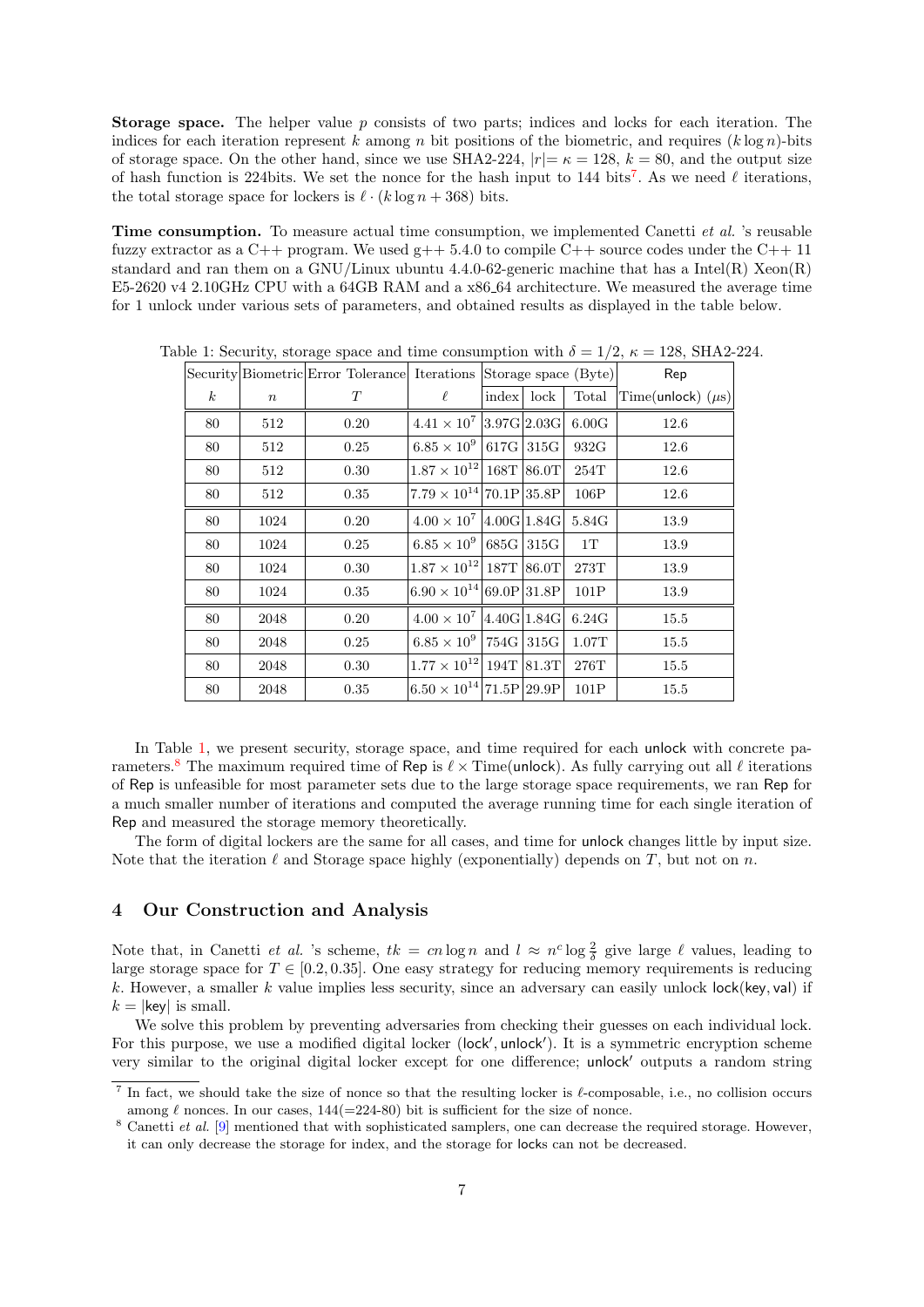instead of  $\perp$  when key'  $\neq$  key. With this modified digital locker, adversaries can not check whether their guesses are right or not, since they can not distinguish a random string from val in our construction.

However, a fuzzy extractor must output  $\perp$  when the input is not legitimate. We additionally exploit  $a(\tau, m)$ -threshold scheme to enable legitimacy checking. More precisely, we encrypt each share with the modified lock, so that the adversary can recover the original secret s only if he or she has found  $\tau$  or more correct shares by unlocking corresponding lock's with their correct keys. Then, the legitimacy check of the recovered secret s' is done by unlock(s',  $\mathsf{lock}(s, r)$ ).

#### 4.1 Construction

The details of our construction are as follows. First, the modified digital locker can be instantiated as the original digital locker with the reduction of the zero-padding portion, i.e., lock'(key, val) := (nonce,  $\pi \circ$ H(nonce, key)  $\oplus$  val) for val  $\in \{0,1\}^v$  and key  $\in \{0,1\}^k$ , where  $\pi : \{0,1\}^\mu \longrightarrow \{0,1\}^v$  is the canonical projection of the first v bits of vectors in  $\{0,1\}^{\mu}$ , the output space of hash H. Unlock' is similar to unlock, XORing ( $\oplus$ ) lock' with  $\pi \circ H$ (nonce, key'). The notion of security for the modified digital locker is the same as that of the original digital locker, except that if key'  $\neq$  key, unlock' (key', lock (key, val)) outputs val'  $\neq$  val which is indistinguishable from a uniformly random string. H can be a random oracle or the same cryptographic hash function  $H$  as in the original digital locker.

The Gen algorithm takes as input a bit string w with length n. For a divisor d of  $n<sup>9</sup>$  $n<sup>9</sup>$  $n<sup>9</sup>$ , we consider the set  $\mathbb{P}_d(n)$  of partitions  $\mathcal{P} = \{B_j : |B_j| = d\}_{j=1}^m$  of  $[n] = \{1, \ldots, n\}$  where  $m = n/d$ .<sup>[10](#page-7-1)</sup> For a partition  $\mathcal{P}_i \in \mathbb{P}_d(n)$ , we denote  $v_{i,j} = w_{B_j} := w_{j_1}, \ldots, w_{j_d}$ , where  $B_j = \{j_1, \ldots, j_d\} \in \mathcal{P}_i$ . We first choose a random string  $r \in \{0,1\}^{\kappa}$  and lock it with a random secret  $s_i \in \{0,1\}^k$  resulting in lock $(s_i, r)$ .<sup>[11](#page-7-2)</sup>

Next we split this  $s_i$  into several shares  $\{s_{i,j}\}_{j=1}^m$  using the Distribution Algorithm  $\mathsf{DA}_{\tau,m}$  of the  $(\tau, m)$ −threshold scheme. We now choose a random partition  $\mathcal{P}_i \in \mathbb{P}_d(n)$ , which specifies  $v_{i,j}$ 's for  $j = 1, \ldots, m$ . Finally, lock the shares  $s_{i,j}$  with the substrings  $v_{i,j}$  of w using the modified locker, resulting in lock' $(v_{i,j}, s_{i,j})$ . We iterate this process N times, and output the public helper value which can be represented by  $\{\mathsf{lock}(s_i, r), \mathsf{lock}'(v_{i,j}, s_{i,j})\}_{j=1}^m, \mathcal{P}_i\}_{i=1}^N.$ 

The Rep algorithm is simple. Each partition  $\mathcal{P}_i$  in the helper value specifies  $v_{i,j}^*$ 's from the input  $w^*$ . Unlock all modified lock' $(v_{i,j}, s_{i,j})$ 's with  $v_{i,j}^*$ 's. Finally, use Recovery Algorithm  $R\tilde{A}_{\tau,m}$  to recover  $s_i$  from  $s_{i,j}^*$ , and check if the recovered  $s_i^*$  is correct by unlocking lock $(s_i, r)$ . Output r if at least one of such unlocks was successful, and output  $\perp$  otherwise.

<span id="page-7-3"></span>

| Gen                                                                                                 | $ {\sf Rep}$                                                                                       |
|-----------------------------------------------------------------------------------------------------|----------------------------------------------------------------------------------------------------|
| Input: $w = w_1 \dots w_n$                                                                          | <b>Input:</b> $w^* = w_1^* \dots w_n^*$ , $p = (p_1 \dots p_N)$                                    |
| 1. Sample $r \stackrel{\$}{\leftarrow} \{0,1\}^{\kappa}$                                            |                                                                                                    |
| 2. For $i = 1, , N$                                                                                 | 1. For $i = 1, , N$                                                                                |
| (i) Choose $\mathcal{P}_i \in \mathbb{P}_d(n)$ and sample $s_i \stackrel{\$}{\leftarrow} \{0,1\}^k$ | (i) Parse $p_i$ as $c_{i,1}, \ldots, c_{i,m}, \mathcal{P}_i, d_i$                                  |
| (ii) $s_{i,1},\ldots,s_{i,m} \leftarrow \mathsf{DA}_{\tau,m}(s_i)$ where $m = n/d$                  | (ii) For $j=1,\ldots,m$                                                                            |
| (iii) for $j = 1, \ldots, m$                                                                        | (ii)-1 $v_{i,j}^* = w_{B_i}^*$ where $\{B_1, \ldots, B_m\} = \mathcal{P}_i$                        |
| (iii)-1 $v_{i,j} = w_{B_j}$ where $\{B_1, \ldots, B_m\} = \mathcal{P}_i$                            | (ii)-2 $s_{i,j}^*$ ← unlock'( $v_{i,j}^*, c_{i,j}$ )                                               |
| (iii)-2 $c_{i,j} \leftarrow \text{lock}'(v_{i,j}, s_{i,j})$                                         | (iii) For each subset S of $\{s_{i,j}^*\}_{j=1}^m$ with cardinality $\tau$ ,                       |
| $(iv) d_i \leftarrow \textsf{lock}(s_i, r)$                                                         | $(iii)$ -1 $s_i^* \leftarrow \textsf{RA}_{\tau,m}(S)$                                              |
| $(v)$ $p_i \leftarrow c_{i,1}, \ldots, c_{i,m}, \mathcal{P}_i, d_i$                                 | (iii)-2 $r_i^* \leftarrow$ unlock $(s_i^*, d_i)$ , and if $r_i^* \neq \perp$ then output $r_i^*$ . |
| 3. Output $(r, p)$ where $p = (p_1 \dots p_N)$                                                      | 2. Output $\perp$                                                                                  |

Algorithm 2: Gen and Rep of our RFE

<span id="page-7-0"></span><sup>&</sup>lt;sup>9</sup> We can also consider a divisor d of  $n' \leq n$ , and follow the construction taking n' instead of n.

<span id="page-7-1"></span><sup>&</sup>lt;sup>10</sup> For convenience, we only consider the partitions whose elements have the same cardinality. An analogous statement can be made for more general partitions.

<span id="page-7-2"></span><sup>&</sup>lt;sup>11</sup> Note that, in  $(\tau, m)$  threshold scheme, the size of secret k is  $D(m_p - 1)$  for some  $D \in \mathbb{Z}_{>0}$ . We take D satisfying proper security.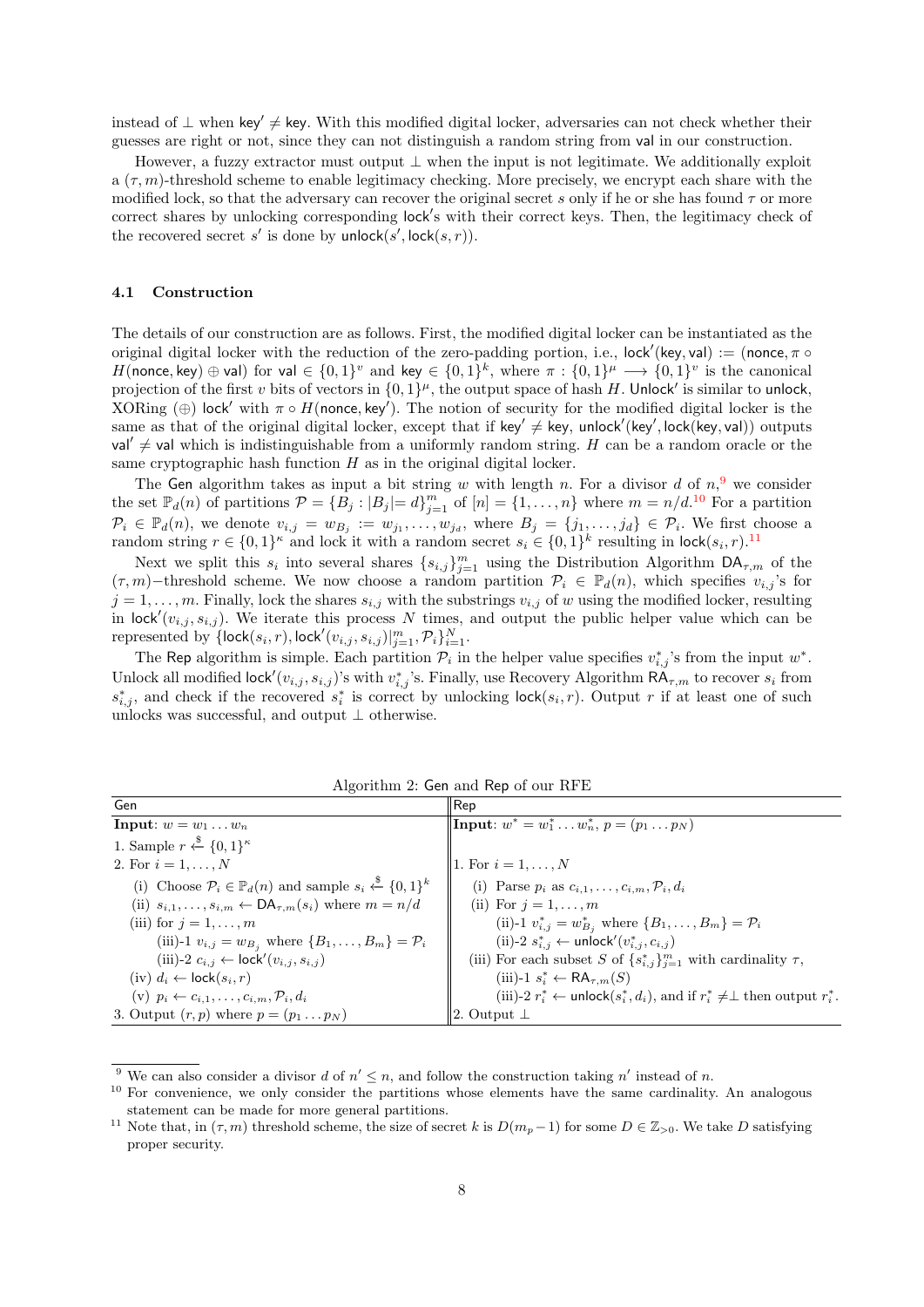#### 4.2 Parameters and security analysis

Correctness and security. To ensure correctness of the FE, the parameters must satisfy

$$
\mathsf{FRR} := \Pr[\bot \leftarrow \mathsf{Rep}(w^*) | \mathsf{dis}(w, w^*) \le t] \le \delta.
$$

To compute this probability, for fixed  $\mathcal{P}_i$  and  $w^*$  with  $\textsf{dis}(w, w^*) = t$ , let

$$
q = \Pr\left[s = s_i^* | s_i^* \leftarrow \mathsf{RA}_{\tau,m}(S) \text{ for some } S \in \mathbb{P}_{\tau}(\{s_{i,j}^*\}_{j=1}^m)\right].
$$
 (1)

Note that q is independent from the index i. Then, FRR is at most  $(1-q)^N + N \cdot \gamma$  considering incorrectness arising from error  $\gamma$  in the lockers. As in [3.4](#page-5-3) we ignore  $N \cdot \gamma$  and set  $(1-q)^N \approx 1-qN \lesssim$  $\delta = 1/2$ 

Here, we state a lemma calculating the exact value of  $q$ . A proof is given in the appendix.

<span id="page-8-0"></span>**Lemma 4** Let  $M = \{0, 1\}^n$  be the input space of the reusable fuzzy extractor in Construction with parameters n, d,  $\lambda$ ,  $\tau$ ,  $\delta$ , t as previously defined. For an input  $w = w_1w_2 \ldots w_n$ , let  $(r, p) \leftarrow Gen(W)$ . If a certifier has a query input  $w^* = w_1^* \dots w_n^*$  with  $dis(w, w^*) = t$ ,

$$
q := \Pr(r_i^* = r) = \frac{\tau_m C_\tau}{nC_t} \sum_{\eta=\tau}^m (-1)^{\eta-\tau} \cdot \frac{m-\tau C_{\eta-\tau} \times_{n-\eta d} C_t}{\eta} \text{ for all } i = 1,\ldots,N.
$$

Here <sub>a</sub> $C_b$  denotes the usual binomial coefficient  $\frac{a!}{b!(a-b)!}$  for integers a, b such that  $0 \leq b \leq a$ .

We can easily see that our fuzzy extractor is reusable, as is Canetti *et al.* 's.

<span id="page-8-1"></span>**Theorem 5** Let  $\lambda$  be a security parameter and W be a family of sources with  $\alpha$ -entropy k-samples over  $\mathcal{Z}^n$  where  $\alpha = \omega(\log \lambda)$ . Then for any  $s_{sec} = \text{poly}(\lambda)$  there exists an  $\epsilon_{sec} = \text{ngl}(\lambda)$  such that Construction is a  $(\mathcal{Z}^n, \mathcal{W}, \kappa, t)$ - computational fuzzy extractor that is  $(\epsilon_{sec}, s_{sec})$ -hard with error  $\delta = (1-q)^N + mN \cdot \gamma$ , where the formula for q is given in Lemma  $\lambda$ .

Proof. The proofs for correctness and security are analogous to those of [\[9\]](#page-11-4) and are in the appendix.

Reusability. As in [\[9\]](#page-11-4), reusability follows easily from the security of digital lockers. To enable  $\rho$ reuses, we need  $N(m + 1) \cdot \rho$  composable digital lockers. Then we can simulate an adversary given  $r^1, \ldots, r^{i-1}, r^{i+1}, \ldots, r^{\rho}$ , and  $p^1, \ldots, p^{\rho}$  as a simulator with  $r^1, \ldots, r^{i-1}, r^{i+1}, \ldots, r^{\rho}$  as auxiliary input in the security of digital locker (see Definition [3\)](#page-4-1). Now, we can prove the reusability similarly to Theorem [5.](#page-8-1)

**Theorem 6** Fix  $\rho$  and let all the variables be as in Theorem [5,](#page-8-1) except that (lock, unlock) is  $N(m+1)\cdot \rho$ - composable instead of  $N(m + 1)$  - composable<sup>[12](#page-8-2)</sup> (for  $\kappa$ -bit values and keys over  $\mathcal{Z}^k$ ). Then for all  $s_{sec} = \text{poly}(n)$  there exists some  $\epsilon_{sec} = \text{ngl}(n)$  such that Construction is a  $(\rho, \epsilon_{sec}, s_{sec})$ -reusable fuzzy extractor.

**Comparison with [\[9\]](#page-11-4).** In Canetti *et al.* 's work [9], they used the subsets of strings (biometrics) to lock and take multiple samples for correctness. However, for reliable error tolerance, they required too many samples, resulting in the use of enormous amounts of memory space as displayed in Table [1.](#page-6-0) We divide said subsets into small pieces and use the threshold scheme to diminish storage space requirement. As a result, our scheme consumes more time as it requires multiple RA operations in recovering the secret. We will show that this can be resolved through the use of parallel computing. In [\[9\]](#page-11-4), the source of w needed to be  $\alpha$ -entropy k-samples, i.e.,  $\tilde{H}_{\infty}(W_{j_1}W_{j_2}\ldots W_{j_k}|j_1,j_2,\ldots j_k) \geq \alpha$  for k uniformly random indices  $1 \leq j_1, j_2, \ldots, j_k \leq n$ . Our construction requires a slightly different condition regarding the distribution of the source :  $\tilde{H}_{\infty}(W_{j_1}W_{j_2}\ldots W_{j_k}|j_1,j_2,\ldots j_k)\geq \alpha$  for k uniformly random indices  $1\leq j_1,j_2,\ldots,j_k\leq n$ selected without repetition.

<span id="page-8-2"></span><sup>&</sup>lt;sup>12</sup> Canetti *et al.* 's construction requires  $\ell$  or  $\ell \rho$  -composable digital lockers, and  $\ell \ge N(m + 1)$  in our parameter settings.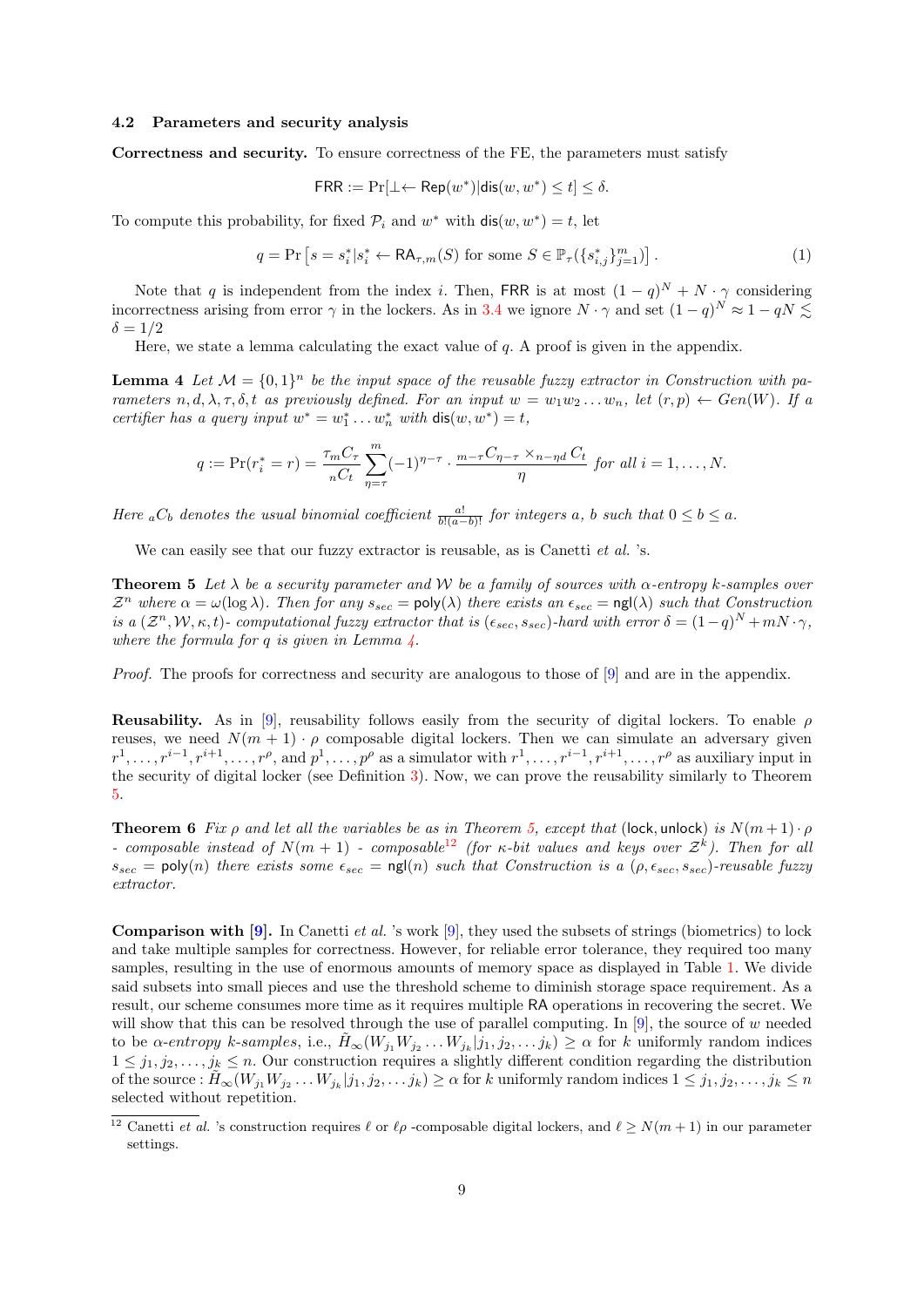#### 4.3 Analysis on concrete parameters

To analyze our scheme as in [3.4](#page-5-3) with concrete parameters, we calculated the storage space and number of operations needed when employing Kurihara *et al.* 's threshold scheme. We set  $\delta = 1/2$ ,  $\kappa = 128$ ,  $T = \frac{t}{n} = 0.2, 0.25, 0.3, \tilde{k} := \tau d \ge \lambda = 80$  and used SHA2-224 as the hash function as in section [3.4.](#page-5-3)

Security. To recover r, an adversary equipped with helper value p must correctly guess at least  $\tau$  of the d–bit keys for lock''s. Therefore,  $\tau \cdot d$  should be at least  $\lambda = 80$ , the security parameter. (Note that as in Canetti et al. 's scheme, we should consider the min-entropy of the partial biometric of length  $\tau d$ .)

**Iteration number.** For given  $T = \frac{t}{n}$ ,  $\tilde{k} = \tau d$ , and  $\delta = 0.5$ , we can find iteration number N such that FRR  $\leq (1-q)^N + N \cdot \gamma \leq 0.5$  where q is defined in Lemma [4.](#page-8-0) As in section [3.4,](#page-5-3)  $N\gamma$  is negligible.

**Storage space.** The helper value  $p$  again consists of two parts; indices and digital lockers. Indices for each iteration indicate which among m sets in a partition of  $[n]$  each biometric bit belongs to, and take up roughly  $(n \log m)$ -bits of memory space. The size of a locker (of either type) is the sum of the output size 224 bits of hash function SHA2-224 and that of the nonce in the hash input which is 144 bits. Since we need  $m+1$  lockers  $(1 \text{ for } \text{lock}(s_i, r))$  each for a total of N iterations, the total memory required for p is  $N \cdot (n \log m + (224+144) \cdot (m+1))$  bits. This is denoted as "Help.val." in Table [2.](#page-9-0) For efficient computation of the secret sharing scheme, we will additionally store  $\binom{m}{\tau}$  precomputed  $(m_p - 1) \times \tau(m_p - 1)$  binary matrices needed for each of the  $\binom{m}{\tau}$  recovery algorithms. The matrices are reused for all N iterations. The amount of memory space dedicated to these matrices is denoted as "Mat. for RA" in Table [2.](#page-9-0)

Time consumption. We implemented our fuzzy extractor in the same environment as in Section [3.4.](#page-5-3)

Here we give a table for the required storage space, time consumption, and security of our reusable fuzzy extractor. Again, we did not run the program for all  $N$  iterations, but instead ran it for a smaller number of iterations multiple times to obtain average values of the time costs of the unlock and  $(RA +$ unlock) operations. "All unlock'" denotes the time for  $(ii)$ , and "1(RA + unlock)" denotes the time for each subset  $S$  in  $(iii)$  of Rep (Algorithm [2\)](#page-7-3).

<span id="page-9-0"></span>

|                      |                  | Security Biometric Error Tolerance |                                 | $d\left \tau\right m$ |         | Iterations                 | Storage Space (Byte) |             |               |       | Time / Iteration $(\mu s)$                                                                          |      |
|----------------------|------------------|------------------------------------|---------------------------------|-----------------------|---------|----------------------------|----------------------|-------------|---------------|-------|-----------------------------------------------------------------------------------------------------|------|
| $\tilde{k} = \tau d$ | $\boldsymbol{n}$ | T                                  |                                 |                       | N       |                            |                      |             |               |       | $\vert$ Mat. for RA $\vert$ index $\vert$ lock $\vert$ Help.val. All unlock' $\vert$ 1(RA + unlock) |      |
| 80                   | 512              | $0.2\,$                            |                                 |                       | 16 5 32 | 1674                       | 1.47G                | 0.54M 2.45M |               | 3.00M | 184                                                                                                 | 25.2 |
| 80                   | 512              | $0.2\,$                            |                                 |                       | 20 4 25 | 38612                      | 44.6M                | 11.5M 44.4M |               | 55.9M | 146                                                                                                 | 16.3 |
| 80                   | 512              | 0.25                               |                                 |                       |         | $16 5 32 3.82\times10^5$   | 1.47G                |             | 122M/562M     | 685M  | 184                                                                                                 | 25.2 |
| 80                   | 512              | 0.3                                |                                 |                       |         | $16 5 32 1.98\times10^8$   | 1.47G                |             | 63.5G  292G   | 355G  | 184                                                                                                 | 25.2 |
| 80                   | 1024             | $0.2\,$                            |                                 |                       | 20 4 51 | 516                        | 1.35G                | 0.37M 1.21M |               | 1.59M | 292                                                                                                 | 39.0 |
| 81                   | 1024             | $0.2\,$                            | $\left\vert 27 3 37\right\vert$ |                       |         | 26786                      | 34.0M                | 17.9M 45.6M |               | 63.5M | 428                                                                                                 | 18.8 |
| 80                   | 1024             | 0.25                               |                                 |                       | 20 4 51 | 97751                      | 1.35G                | 71.0M 228M  |               | 300M  | 292                                                                                                 | 39.0 |
| 80                   | 1024             | 0.3                                |                                 |                       |         | $ 20 4 51 3.63\times10^7 $ | 1.35G                |             | $26.3G$ 85.1G | 111G  | 292                                                                                                 | 39.0 |
| 81                   | 2048             | $0.2\,$                            |                                 |                       | 27 3 75 | 1546                       | 616M                 | 2.47M 5.33M |               | 7.80M | 440                                                                                                 | 60.9 |
| 81                   | 2048             | 0.25                               |                                 |                       | 27 3 75 | 326030                     | 616M                 |             | 520M/1.12G    | 1.64G | 440                                                                                                 | 60.9 |

Table 2: The table for the storage space, time consumption and security of our scheme.

In our FE, Rep takes at most  $N \cdot \binom{m}{\tau} \cdot \mathsf{Time}(\mathsf{RA}+\mathsf{unlock}) + \mathsf{Time}(\mathsf{All}\ \mathsf{unlock}'))$  time. The maximum time for Gen is  $N \cdot (Time(DA + lock) + Time(AIl lock'))^{13}$  $N \cdot (Time(DA + lock) + Time(AIl lock'))^{13}$  $N \cdot (Time(DA + lock) + Time(AIl lock'))^{13}$ 

We visualized the trade-off between time and helper value storage space in Fig. [1.](#page-10-2)<sup>[14](#page-9-2)</sup> Every point in the figure comes from either Table [1](#page-6-0) or Table [2.](#page-9-0) The amount of required memory tends to decrease by

<span id="page-9-1"></span><sup>&</sup>lt;sup>13</sup> Since  $Time(RA) \approx Time(DA)$ , maximal time of Rep is much bigger than that of Gen, and we only consider the time of Rep.

<span id="page-9-2"></span><sup>14</sup> The space for "Mat. for DA" is excluded since it is a common data for every users. It doesn't affect the tendency in this graph overall.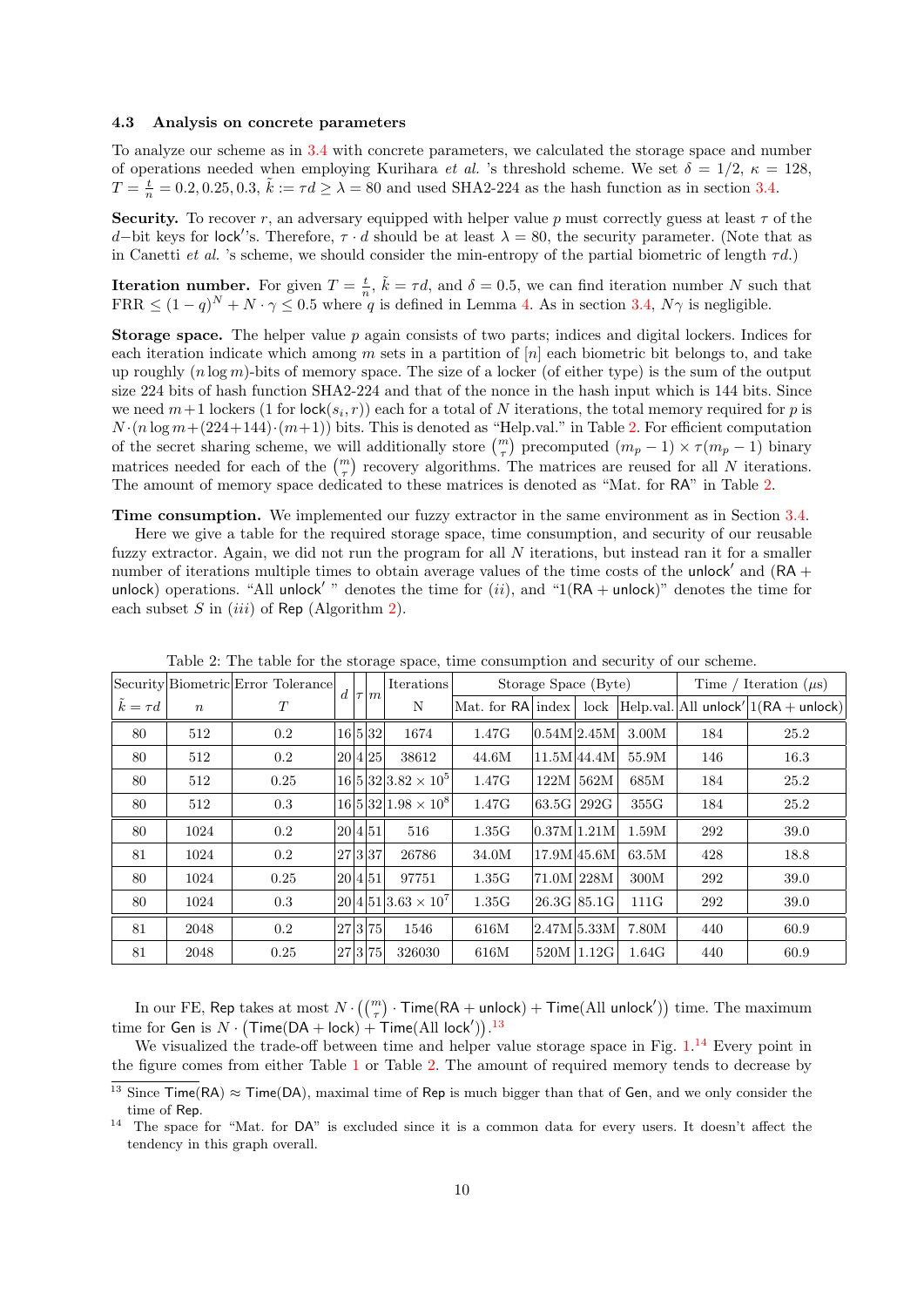a factor of approximately  $10^3$ , i.e. from GB to MB(or TB to GB) whenever time consumption increases tenfold. Although time consumption seems impractical for both FEs, this can be solved with parallel computing methods since Rep consists of mutually independent iterative routines. We actually implemented our scheme with parallel computing using CUDA as proof of this (though not optimized), and the obtained positive results. We compiled CUDA and  $C++$  (test driver) codes using nvcc v7.5.17 with the SM53 architecture and under the  $C++11$  standard. Then we ran the program on the aforementioned GNU/Linux machine with the same CPU, with an additional NVIDIA GeForce GTX 1080 GPU attached for the parallel computing. For the case  $(n, p, d, \tau, m) = (1024, 0.2, 27, 3, 37)$ , the algorithm Rep takes only 151 seconds, which is 20 times faster than without parallelization.

<span id="page-10-2"></span>

Fig. 1: A log-scaled graph of storage space for helper values and time (Original and Ours)

## 5 Conclusion

We analyzed the reusable fuzzy extractor of Canetti *et al.* with concrete parameters regarding iris authentication with IrisCode and found out that the required storage space is too large to be used in practice. To solve this problem, we propose a modified reusable fuzzy extractor using a perfect threshold scheme. Our modification cuts down the memory cost by a considerable amount. Though this approach yields a trade-off between memory and time costs, this can be resolved through parallel computing, since Rep consists of independent subroutines. When fully parallelized, our scheme reduces memory requirements from GB or TB to MB in many cases, while still operating in reasonable time.

Acknowledgements. The authors would like to thank the anonymous reviewers of ACISP 2018 for their valuable comments. This work were supported by Samsung Electronics, Co., Ltd. (No. 0421-20150074).

## References

- <span id="page-10-0"></span>1. Erkin, Z., Franz, M., Guajardo, J., Katzenbeisser, S., Lagendijk, I., Toft, T.: Privacy-preserving face recognition. In: Privacy Enhancing Technologies, 9th International Symposium, PETS 2009. Proceedings, pp. 235–253 (2009). doi[:10.1007/978-3-642-03168-7](http://dx.doi.org/10.1007/978-3-642-03168-7_14) 14
- 2. Kulkarni, R., Namboodiri, A.M.: Secure hamming distance based biometric authentication. In: International Conference on Biometrics, ICB 2013, pp. 1–6 (2013). doi[:10.1109/ICB.2013.6613008](http://dx.doi.org/10.1109/ICB.2013.6613008)
- 3. Karabat, C., Kiraz, M.S., Erdogan, H., Savas, E.: THRIVE: threshold homomorphic encryption based secure and privacy preserving biometric verification system. EURASIP J. Adv. Sig. Proc. 2015, 71 (2015). doi[:10.1186/s13634-015-0255-5](http://dx.doi.org/10.1186/s13634-015-0255-5)
- <span id="page-10-1"></span>4. Cheon, J.H., Chung, H., Kim, M., Lee, K.: Ghostshell: Secure biometric authentication using integrity-based homomorphic evaluations. IACR Cryptology ePrint Archive 2016, 484 (2016)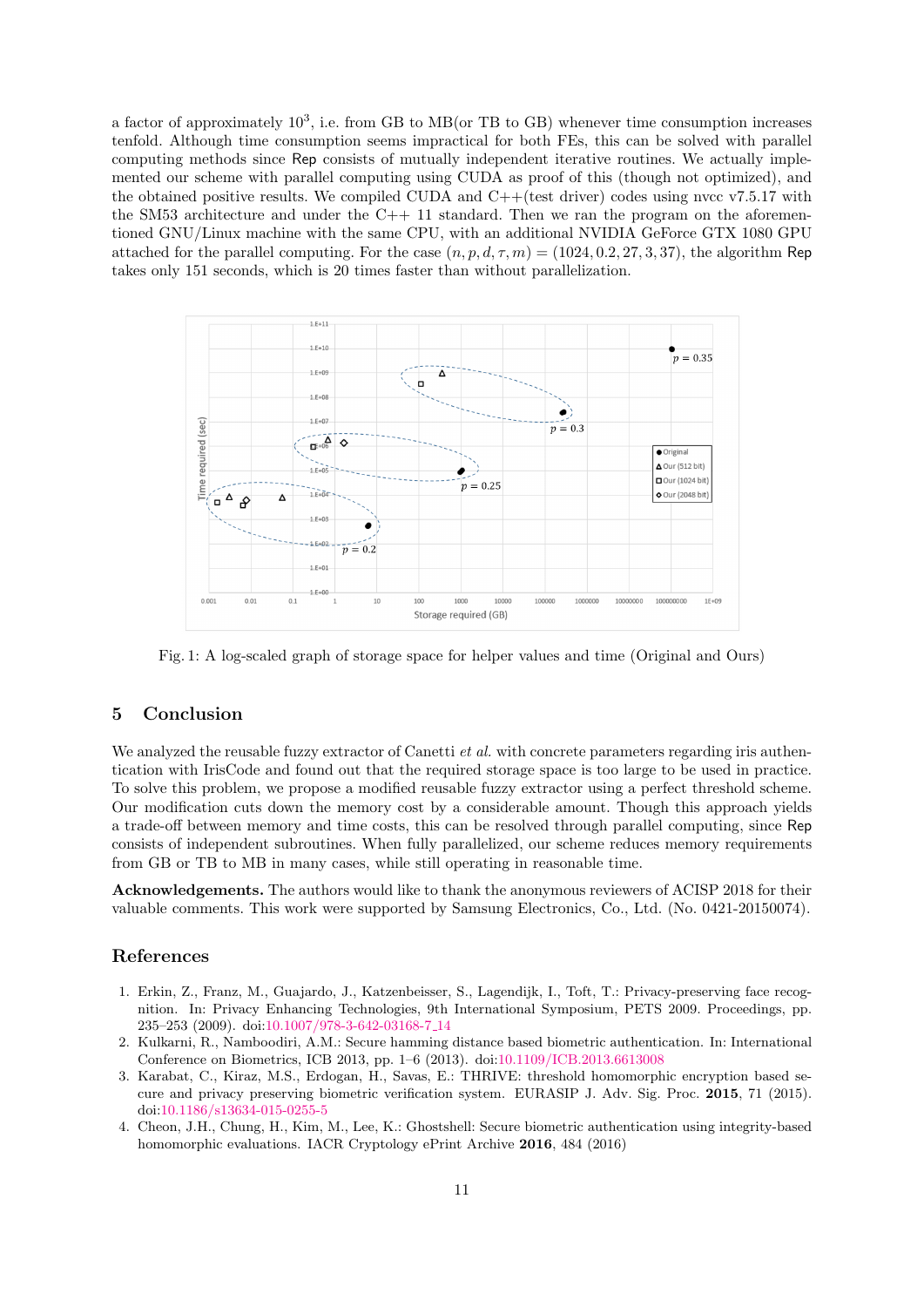- <span id="page-11-0"></span>5. Dodis, Y., Reyzin, L., Smith, A.D.: Fuzzy extractors: How to generate strong keys from biometrics and other noisy data. In: Advances in Cryptology - EUROCRYPT 2004, International Conference on the Theory and Applications of Cryptographic Techniques, pp. 523–540 (2004). doi[:10.1007/978-3-540-24676-3](http://dx.doi.org/10.1007/978-3-540-24676-3_31) 31
- <span id="page-11-1"></span>6. Dodis, Y., Ostrovsky, R., Reyzin, L., Smith, A.D.: Fuzzy extractors: How to generate strong keys from biometrics and other noisy data. SIAM J. Comput. 38(1), 97–139 (2008). doi[:10.1137/060651380](http://dx.doi.org/10.1137/060651380)
- <span id="page-11-2"></span>7. Apon, D., Cho, C., Eldefrawy, K., Katz, J.: Efficient, reusable fuzzy extractors from lwe. In: International Conference on Cyber Security Cryptography and Machine Learning, pp. 1–18. Springer (2017). doi[:10.1007/978-](http://dx.doi.org/10.1007/978-3-319-60080-2_1) [3-319-60080-2](http://dx.doi.org/10.1007/978-3-319-60080-2_1) 1
- <span id="page-11-3"></span>8. Fuller, B., Meng, X., Reyzin, L.: Computational fuzzy extractors. In: International Conference on the Theory and Application of Cryptology and Information Security, pp. 174–193. Springer (2013). doi[:10.1007/978-3-](http://dx.doi.org/10.1007/978-3-642-42033-7_10) [642-42033-7](http://dx.doi.org/10.1007/978-3-642-42033-7_10) 10
- <span id="page-11-4"></span>9. Canetti, R., Fuller, B., Paneth, O., Reyzin, L., Smith, A.D.: Reusable fuzzy extractors for low-entropy distributions. In: Advances in Cryptology - EUROCRYPT 2016 - 35th Annual International Conference on the Theory and Applications of Cryptographic Techniques, pp. 117–146 (2016). doi[:10.1007/978-3-662-](http://dx.doi.org/10.1007/978-3-662-49890-3_5) [49890-3](http://dx.doi.org/10.1007/978-3-662-49890-3_5) 5
- <span id="page-11-5"></span>10. Boyen, X., Dodis, Y., Katz, J., Ostrovsky, R., Smith, A.: Secure remote authentication using biometric data. In: Annual International Conference on the Theory and Applications of Cryptographic Techniques, pp. 147–163. Springer (2005). doi[:10.1007/11426639](http://dx.doi.org/10.1007/11426639_9) 9
- <span id="page-11-6"></span>11. Dodis, Y., Kanukurthi, B., Katz, J., Reyzin, L., Smith, A.D.: Robust fuzzy extractors and authenticated key agreement from close secrets. IEEE Trans. Information Theory 58(9), 6207–6222 (2012). doi[:10.1109/TIT.2012.2200290](http://dx.doi.org/10.1109/TIT.2012.2200290)
- <span id="page-11-7"></span>12. Shamir, A.: How to share a secret. Communications of the ACM (11), 612–613 (1979). doi[:10.1145/359168.359176](http://dx.doi.org/10.1145/359168.359176)
- <span id="page-11-8"></span>13. Blakley, G.R.: Safeguarding cryptographic keys. In: Proc. AFIPS 1979 National Computer Conference, pp. 313–317 (1979). doi[:10.1109/AFIPS.1979.98](http://dx.doi.org/10.1109/AFIPS.1979.98)
- <span id="page-11-9"></span>14. Ishizu, H., Ogihara, T.: A study on long-term storage of electronic data. In: Proc. IEICE General Conf., D-9-10, 1, p. 125 (2004)
- 15. Fujii, Y.: A fast (2, n)-threshold scheme and its application. Proc. CSS2005 pp. 631–636 (2005)
- <span id="page-11-10"></span>16. Kurihara, J., Kiyomoto, S., Fukushima, K., Tanaka, T.: A fast (3, n)-threshold secret sharing scheme using exclusive-or operations. IEICE transactions on fundamentals of electronics, communications and computer sciences 91(1), 127–138 (2008). doi[:10.1093/ietfec/e91-a.1.127](http://dx.doi.org/10.1093/ietfec/e91-a.1.127)
- <span id="page-11-11"></span>17. Kurihara, J., Kiyomoto, S., Fukushima, K., Tanaka, T.: A new (k, n)-threshold secret sharing scheme and its extension. Information Security pp. 455–470 (2008). doi[:10.1007/978-3-540-85886-7](http://dx.doi.org/10.1007/978-3-540-85886-7_31) 31
- <span id="page-11-12"></span>18. Canetti, R., Kalai, Y.T., Varia, M., Wichs, D.: On symmetric encryption and point obfuscation. In: Theory of Cryptography Conference, pp. 52–71. Springer (2010). doi[:10.1007/978-3-642-11799-2](http://dx.doi.org/10.1007/978-3-642-11799-2_4) 4
- <span id="page-11-13"></span>19. Lynn, B., Prabhakaran, M., Sahai, A.: Positive results and techniques for obfuscation. In: International conference on the theory and applications of cryptographic techniques, pp. 20–39. Springer (2004). doi[:10.1007/978-](http://dx.doi.org/10.1007/978-3-540-24676-3_2) [3-540-24676-3](http://dx.doi.org/10.1007/978-3-540-24676-3_2) 2
- <span id="page-11-14"></span>20. Canetti, R., Dakdouk, R.R.: Obfuscating point functions with multibit output. In: Advances in Cryptology - EUROCRYPT 2008, 27th Annual International Conference on the Theory and Applications of Cryptographic Techniques, Proceedings, pp. 489–508 (2008). doi[:10.1007/978-3-540-78967-3](http://dx.doi.org/10.1007/978-3-540-78967-3_28) 28
- <span id="page-11-15"></span>21. Hollingsworth, K.P., Bowyer, K.W., Flynn, P.J.: Improved iris recognition through fusion of hamming distance and fragile bit distance. IEEE transactions on pattern analysis and machine intelligence 33(12), 2465–2476 (2011). doi[:10.1109/TPAMI.2011.89](http://dx.doi.org/10.1109/TPAMI.2011.89)
- 22. Daugman, J.: Probing the uniqueness and randomness of iriscodes: Results from 200 billion iris pair comparisons. Proceedings of the IEEE 94(11), 1927–1935 (2006). doi[:10.1109/JPROC.2006.884092](http://dx.doi.org/10.1109/JPROC.2006.884092)
- <span id="page-11-16"></span>23. Desoky, A.I., Ali, H.A., Abdel-Hamid, N.B.: Enhancing iris recognition system performance using templates fusion. Ain Shams Engineering Journal 3(2), 133–140 (2012). doi[:10.1109/ISSPIT.2010.5711758](http://dx.doi.org/10.1109/ISSPIT.2010.5711758)

## A The Proof of Theorems

**Lemma 4** Let  $M = \{0,1\}^n$  be the input space of the reusable fuzzy extractor in Construction with parameters n, d,  $\lambda$ ,  $\tau$ ,  $\delta$ , t defined as in Parameter Setting. For an input  $w = w_1w_2 \ldots w_n$ , let  $(r, p) \leftarrow Gen(W)$ . If a certifier has a query input  $w^* = w_1^* \dots w_n^*$  with  $dis(w, w^*) = t$ ,

$$
q := \Pr(r_i^* = r) = \frac{\tau_m C_\tau}{nC_t} \sum_{\eta=\tau}^m (-1)^{\eta-\tau} \cdot \frac{m-\tau C_{\eta-\tau} \times_{n-\eta d} C_t}{\eta} \text{ for all } i = 1,\ldots,N.
$$

Here <sub>a</sub> $C_b$  denotes the usual binomial coefficient  $\frac{a!}{b!(a-b)!}$  for integers a, b such that  $0 \leq b \leq a$ .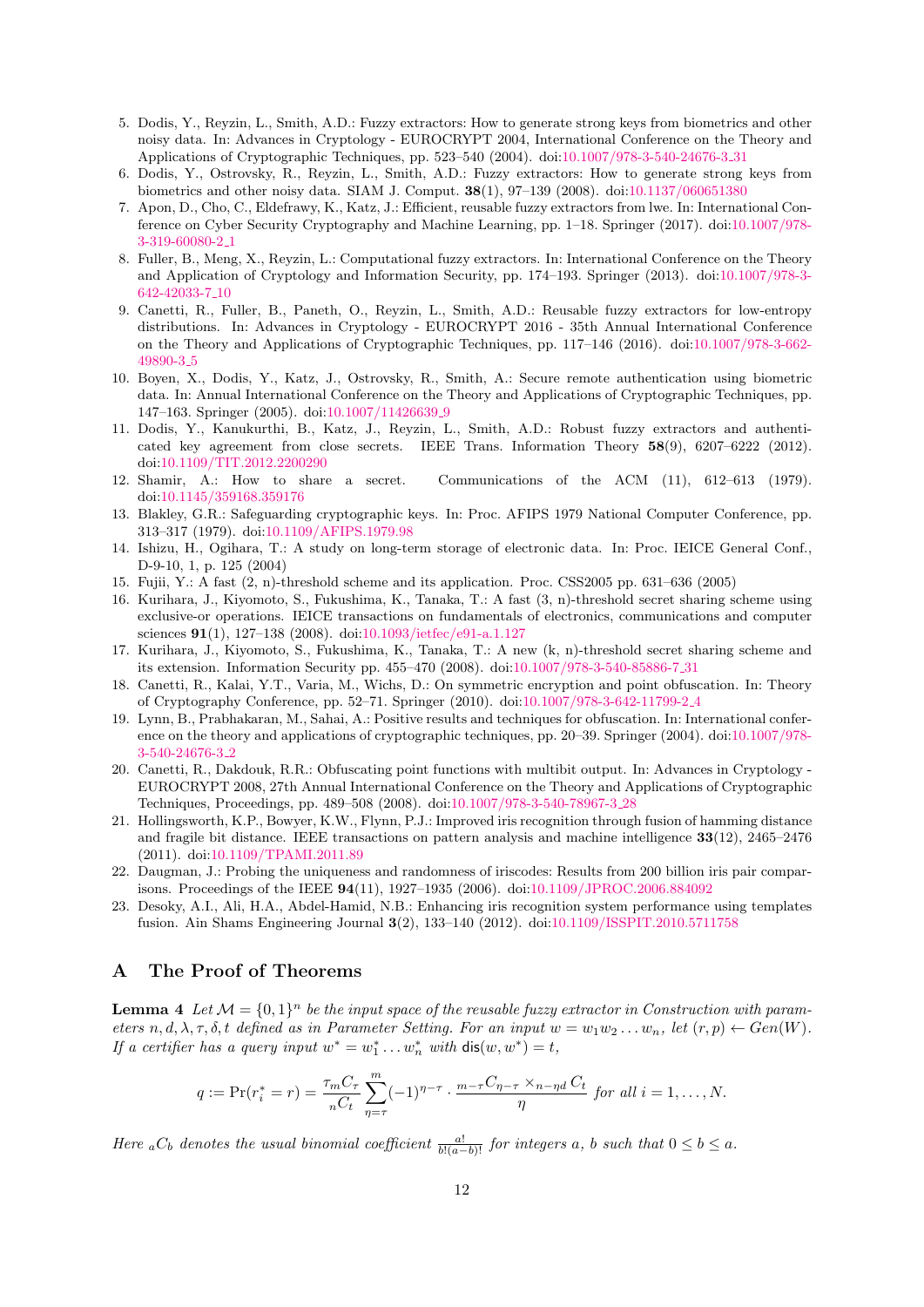*Proof.* Let  $A_j$  be the set of events with  $r_{i,j}^* = r_{i,j}$ , which is also the set of events with  $v_{i,j}^* = v_{i,j}$ . Let us define  $A_J := \bigcap_{j \in J} A_j$ ,  $A_J^* := A_J \cap (\bigcap_{j \in G-J} A_j^{\complement})$  for any subset J of the index set  $G := \{1, 2, ..., m\}$ , and denote by  $\mathcal{G}_{\eta}$  the family of all  $\eta$ -element subsets of G for  $\eta = 1, \ldots, m$ . For  $\eta = \tau, \ldots, m$ , and  $J = \{g_1, \ldots, g_\eta\} \in \mathcal{G}_\eta$ , we have

$$
\Pr(A_J) = \Pr(A_{g_1} \cap \ldots \cap A_{g_\eta}) = \frac{n - \eta dC_t}{nC_t},
$$

since  $A_{g_1} \cap \ldots \cap A_{g_n}$  is equal to the set of events in which all t of the indices j such that  $w_j \neq w_j^*$  belong to the  $m - \eta$  boxes in  $\{B_g | g \notin \{g_1, \ldots, g_\eta\}\}\$ . Also, as a consequence of the definitions of  $A_J$  and  $A_Q^*$ , and that all of the set of events  $A_Q^*$  are exclusive, we have

$$
\Pr(A_J) = \sum_{J \subseteq Q \subseteq G} \Pr(A_Q^*).
$$

From our use of the  $(\tau, m)$  - threshold scheme, the set of events in which  $r_i^* = r_i$  is the union of all  $A_j$ for which  $J \subset G$  and  $|J| \geq \tau$ , which in turn is the disjoint union of all  $A_Q$  for which  $Q \subset G$  and  $|Q| \geq \tau$ , and thus

$$
q = \sum_{\substack{Q \subset G \\ |Q| \ge \tau}} \Pr(A_Q^*).
$$

From the symmetry between elements of  $\mathcal{G}_\eta$ , the cardinality of which is  $|\mathcal{G}_\eta| =_m C_\eta$ , we can deduce that

$$
\sum_{J \in \mathcal{G}_{\eta}} \Pr(A_J) =_m C_{\eta} \cdot \frac{n - \eta dC_t}{nC_t}.
$$

Combining this with

$$
\frac{\tau \cdot_m C_{\tau} \times_{m-\tau} C_{\eta-\tau}}{\eta} =_{\eta-1} C_{\tau-1} \times_m C_{\eta} \text{ for } \eta = \tau, \dots, m,
$$

we can observe that the rightmost side of the equation in the lemma statement is equal to

$$
\frac{1}{nC_t} \sum_{\eta=\tau}^{m} (-1)^{\eta-\tau} \cdot_{\eta-1} C_{\tau-1} \times_m C_{\eta} \times_{n-\eta} C_t = \sum_{\eta=\tau}^{m} [(-1)^{\eta-\tau} \cdot_{\eta-1} C_{\tau-1} \cdot \sum_{J \in \mathcal{G}_{\eta}} \Pr(A_J)]
$$
  
\n
$$
= \sum_{\eta=\tau}^{m} (-1)^{\eta-\tau} \cdot_{\eta-1} C_{\tau-1} \cdot \sum_{J \in \mathcal{G}_{\eta}} \sum_{J \subset Q} \Pr(A_Q^*)
$$
  
\n
$$
= \sum_{\substack{Q \subset G \\ |Q| \ge \tau}} \left( \sum_{\substack{J \subset Q \\ |J| \ge \tau}} (-1)^{|J|-\tau} \cdot_{|J|-1} C_{\tau-1} \right) \Pr(A_Q^*)
$$
  
\n
$$
= \sum_{\substack{Q \subset G \\ |Q| \ge \tau}} \left( \sum_{\eta=\tau}^{|Q|} (-1)^{\eta-\tau} \cdot_{\eta-1} C_{\tau-1} \times_{|Q|} C_{\eta} \right) \Pr(A_Q^*),
$$

the third equation following from simple double counting. Thus it follows from the identity of the following Lemma [A.1](#page-12-0)

$$
\sum_{\eta=\tau}^{x} (-1)^{\eta-\tau} \cdot_{\eta-1} C_{\tau-1} \times_x C_{\eta} = 1 \text{ for } x = \tau, \tau+1, \dots, m
$$

<span id="page-12-0"></span>that the coefficients of  $Pr(A_Q^*)$  in the previous equation are all 1, and therefore that the rightmost side of the equation is indeed equal to  $q = \sum_{\substack{Q \subset G \\ |Q| \geq \tau}}$  $Pr(A_C^*)$  $\bigcirc$ .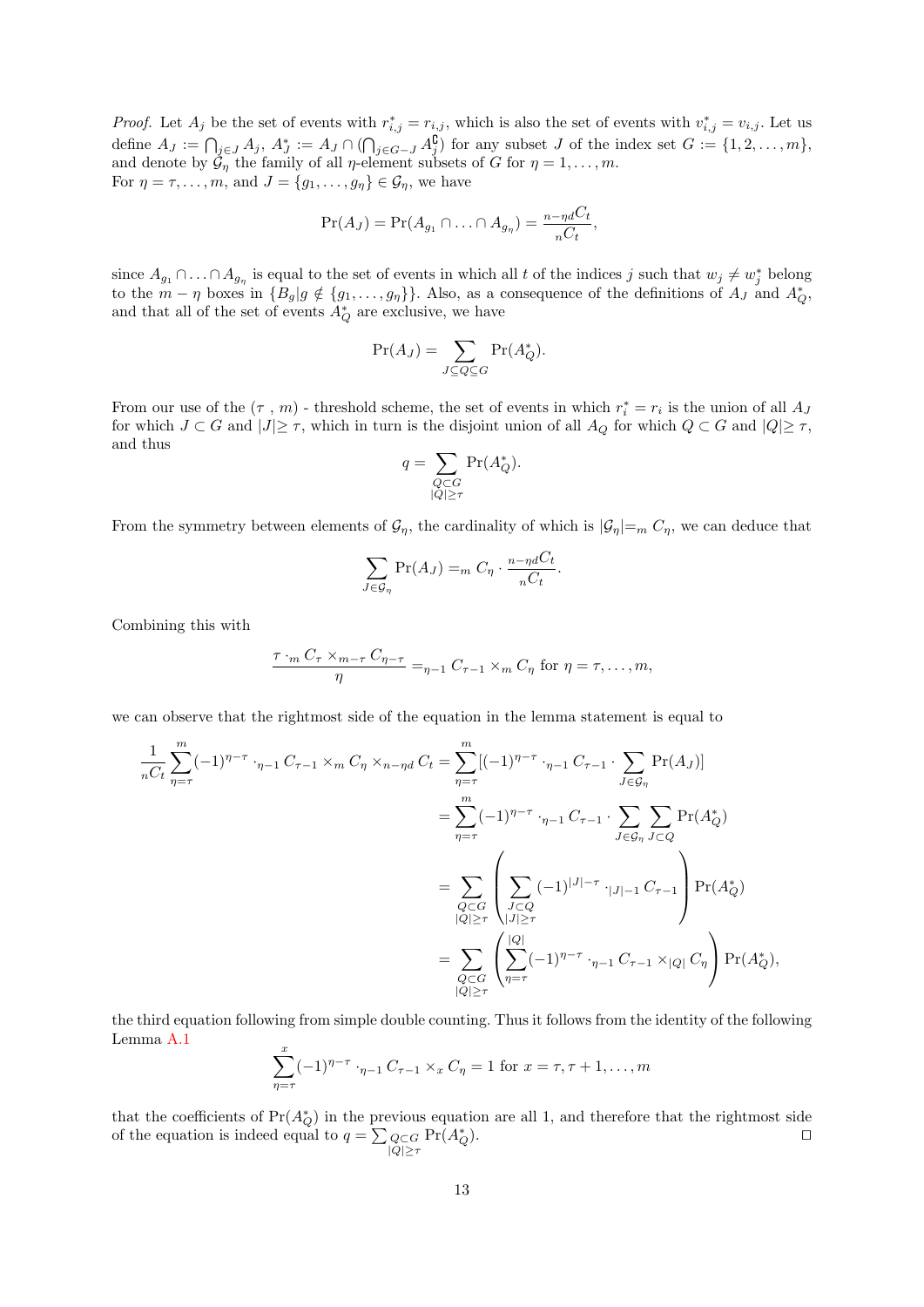**Lemma A.1** For any integer  $x > \tau$ , we have

$$
\sum_{\eta=\tau}^{x} (-1)^{\eta-\tau} \cdot_{\eta-1} C_{\tau-1} \times_x C_{\eta} = 1.
$$

Proof. Simple computations regarding the binomial coefficients in the left hand side give us

$$
\sum_{\eta=\tau}^{x} (-1)^{\eta-\tau} \cdot_{\eta-1} C_{\tau-1} \cdot_{x} C_{\eta} = x \times_{x-1} C_{\tau-1} \cdot \sum_{\eta=\tau}^{x} \frac{(-1)^{\eta-\tau}}{\eta} \cdot_{x-\tau} C_{\eta-\tau}.
$$

Integrating the generating function  $f(y) = y^{\tau-1}(1-y)^{x-\tau} = \sum_{\eta=\tau}^{x} (-1)^{\eta-\tau} \cdot_{x-\tau} C_{\eta-\tau} \cdot y^{\eta-1}$ , we have

$$
\int_0^y f(z)dz = \sum_{\eta=\tau}^x \frac{(-1)^{\eta-\tau}}{\eta} \cdot_{x-\tau} C_{\eta-\tau} \cdot y^{\eta},
$$

and taking  $y = 1$ , we arrive at

$$
\sum_{\eta=\tau}^{x} \frac{(-1)^{\eta-\tau}}{\eta} \cdot_{x-\tau} C_{\eta-\tau} = \int_{0}^{1} f(z) dz.
$$

Using integration by parts results in

$$
\int_0^1 y^{\tau-1} (1-y)^{x-\tau} dy = \frac{\tau-1}{x-\tau+1} \int_0^1 y^{\tau-2} (1-y)^{x-\tau+1} dy,
$$

the repeated use of which leads to

$$
\int_0^1 y^{\tau-1} (1-y)^{x-\tau} dy = \ldots = \frac{(\tau-1)\cdots 1}{(x-\tau+1)\cdots (x-1)} \int_0^1 (1-y)^{x-1} dy = \frac{1}{x \times_{x-1} C_{\tau-1}},
$$

which in turn implies our desired result.  $\Box$ 

**Theorem 5** Let  $\lambda$  be a security parameter and W be a family of sources with  $\alpha$ -entropy k-samples<sup>[15](#page-13-0)</sup> over  $\mathcal{Z}^n$  where  $\alpha = \omega(\log \lambda)$ . Then for any  $s_{sec} = \text{poly}(\lambda)$  there exists an  $\epsilon_{sec} = \text{ngl}(\lambda)$  such that Construction is a  $(\mathcal{Z}^n, \mathcal{W}, \kappa, t)$ - computational fuzzy extractor that is  $(\epsilon_{sec}, s_{sec})$ -hard with error  $\delta = (1-q)^N + mN \cdot \gamma$ , where the formula for  $q$  is given in  $\ddot{4}$ .

Proof. Correctness follows from Lemma [4.](#page-8-0)

The security proof is almost the same as the proof of Canettiet al. 's  $[9]$ , except that we additionally consider lock' and recovery algorithm (RA) of the threshold scheme. We assume that RA is given to the distinguisher and simulator though we don't denote it explicitly.

Let  $R, P$  be the random variables on r, and the public helper value, respectively. U is a uniformly random variable over  $\{0,1\}^{\kappa}$ . For the proof, we will show that for all  $s_{sec} = \text{poly}(\lambda)$ , there exists  $\epsilon_{sec} =$  $\text{ngl}(\lambda)$  such that  $\delta^{D_{s, sec}}((R, P), (U, P)) \leq \epsilon_{sec}$ . In other words, we need to bound  $|\mathbb{E}[D(R, P)] - \mathbb{E}[D(U, P)]|$ by a negligible function  $\frac{1}{p(\lambda)}$  for some polynomial  $p(\cdot)$ . We will denote  $D = D_{s_{sec}}$  from now on.

First, we can substitute the distinguisher  $D$  by an unbounded simulator  $S$  with the security of digital lockers (Definition [3\)](#page-4-1). That is, there is a polynomial  $q(\cdot)$  and an unbounded time simulator S, which makes at most  $q(\lambda)$  queries to the oracles idealUnlock $(s_i, r)_{i=1}^N$ , such that

$$
\Big|\mathbb{E}[D(R,P)]-\mathbb{E}\left[S^{\text{idealUnlock}(s_i,r)_{i=1}^N}\left(R,\{\text{lock}_{i,j}'|_{j=1}^m, \mathcal{P}_i\}_{i=1}^N, k,\kappa\right)\right]\Big|\leq \frac{1}{3p(\lambda)},
$$

where  $\mathsf{lock}'_{i,j} = \mathsf{lock}'(v_{i,j}, s_{i,j})$ . Note that this is also true for R substituted by U.

<span id="page-13-0"></span><sup>&</sup>lt;sup>15</sup> We set  $D, m_p$  such that  $k \le D(m_p - 1)$ , and take  $k = D(m_p - 1)$ .